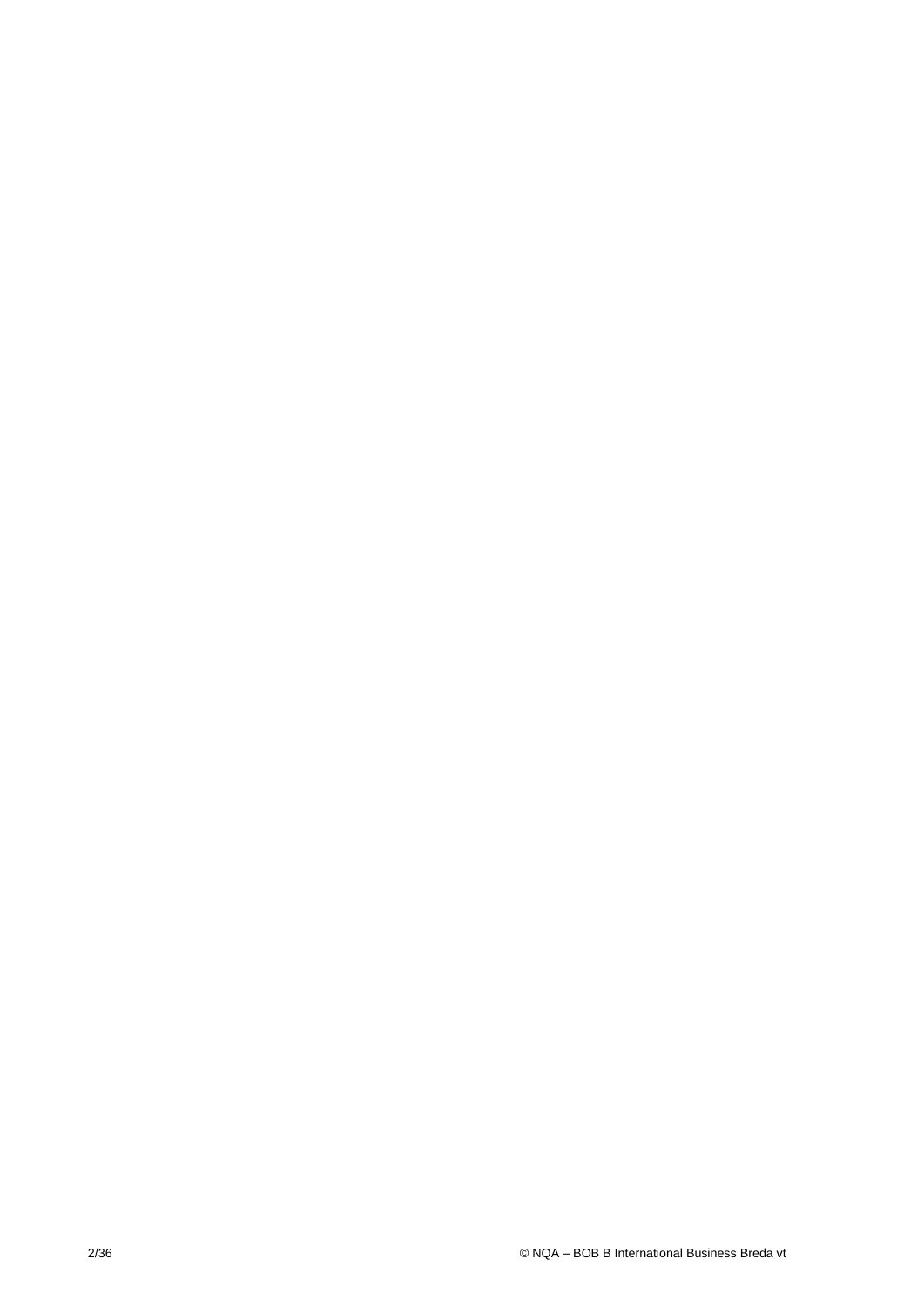# **Summary**

In October 2019 the bachelor study programme International Business of Avans University of Applied Sciences in Breda was visited by an audit panel from NQA. This is a four-year fulltime study programme, which is taught in English. The audit panel assesses the quality of the study programme as **positive.**

#### **Standard 1: Intended learning outcomes**

The study programme **meets** the generic quality for standard 1.

The ASIS IB study programme has a clear and comprehensive set of Programme Learning Outcomes (POLs) as set out in the national *Framework International Business 2017*. The study programme has established an insightful taxonomy of the PLOs of the national framework to show their interrelationships and interdependencies. The PLOs meet the Dublin Descriptors and the HE standard, level 6. This means that they are at an internationally recognised professional bachelor's level. As of 2019-2020 all students have to accomplish the PLOs at the highest level, although this is not obligatory according to the national framework. The panel regards this as ambitious on the one hand, but also wonders whether this leaves students with enough options to distinguish themselves. The PLOs are in accordance with the professional orientation of the programme. The professional orientation is, according to the panel, carefully considered and upto-date. With its generalist focus, it suits the rapidly changing international business world. However, it should also leave enough room for specialisation, in order for graduates to be able to enter the job market with more distinctive profiles. The work field was structurally involved in formulating the learning outcomes, on an international, a national and regional level and is still involved in the continuous review of them. To this end the study programme actively maintains a wide range of contacts with the (international) business world.

#### **Standard 2: Teaching-learning environment**

The study programme **meets** the generic quality for standard 2.

Although the curriculum is going through a transitional phase and at the time of the site visit only a rough outline of the new curriculum (introduction 2020 – 2021) was available, the panel is of the opinion that based on the present curriculum and the rough outline of the new curriculum, the study programme enables students to achieve the learning outcomes. The curriculum offers a sound theoretical and practical basis for their future careers. According to the panel and students, still more real-life business cases and issues could be incorporated in the curriculum. It is a clearly international programme, fully taught in English. All content is linked to international business. Students spend at least one year abroad. In Breda the student and staff population is international. Research skills get proper attention in the programme. There are various opportunities for students to follow individual learning paths, in shaping their internships, the choice of minors or by following a dual degree programme. The panel wonders, however, if these opportunities fit in with the aim of the study programme to have its students achieve all PLOs at level 3.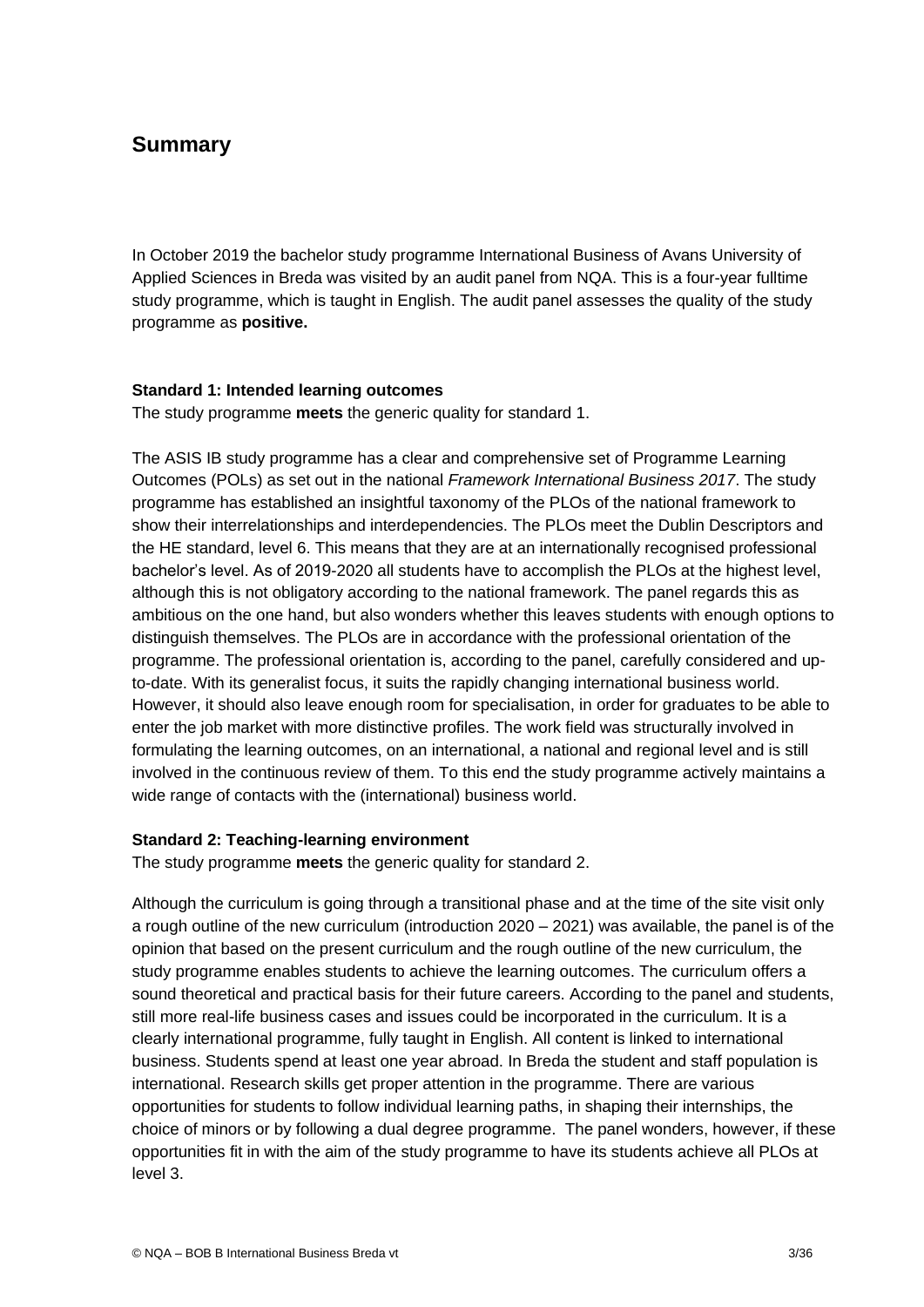According to the panel the didactical approach is clearly student-centred and fits in with the goals of the study programme. The study programme is successful in establishing small-scale education. Student counselling is adequate, but can be intensified in the last two years of the programme. The communication about curriculum changes needs further improvement.

The ASIS IB team of lecturers is dedicated and well qualified. The expertise of the staff covers the contents of the curriculum. The team has recently gone through a difficult period, but they are strongly convinced that the study programme is on the way up. The atmosphere has clearly improved; there is a much better team spirit and the internal communication has improved as well. There is much confidence in the new management. Students generally judge the lecturers positively and praise their willingness to help students. They are also positive about the input of the lecturers from their own experience in the work field.

#### **Standard 3: Assessment**

The study programme **meets** the generic quality for standard 3.

The study programme has adopted an assessment policy which is well thought out and is aligned with its PLOs. The study programme applies sufficient integration in the assessments, with different assessment formats, but this can be further increased to cater better for the goal to educate generalist professionals who can tackle complex problems. The overall quality of the assessments is satisfactory. The grading of the assessments, however, can be more insightful. Students note considerable recent improvements of the assessments and of the provision of information about assessments and assessment criteria. The grading by lecturers can still be better attuned, according to the students. The panel is highly impressed by the quality assurance of assessments. Elements of the quality assurance are a comprehensive set of guidelines for assessments, the "BKE-qualification" of most lecturers, the use of assessment matrices and the consistent application of the four-eyes principle. The Examination Board and Assessment Committee are in one word excellent. They are very knowledgeable, they take up their responsibilities and roles very conscientiously and are truly pro-active. The Examination Board has proven to be undeterred to take drastic measures if necessary, and have the full backing of the management of the study programme.

#### **Standard 4: Achieved learning outcomes**

The study programme **meets** the generic quality for standard 4.

With its curriculum, the design of the graduation phase and the results of the graduates, the study programme demonstrates that the students achieve the intended outcomes. The graduation products meet the requirements of the professional bachelor level and show that all the intended learning outcomes have been achieved, except for those of the second foreign language. The latter are assessed before the graduation phase. By using different graduation products, the study programme is able to assess a diverse set of learning outcomes at the highest level, including those related to communication, collaboration and intercultural skills. The final theses are methodologically and theoretically well founded, although using the same tight methodological format. The subject matter of some of the theses could have more international focus. The grading can be made more insightful and the related feedback extended. Alumni are positive about the link between the programme and their jobs. The programme also turns out to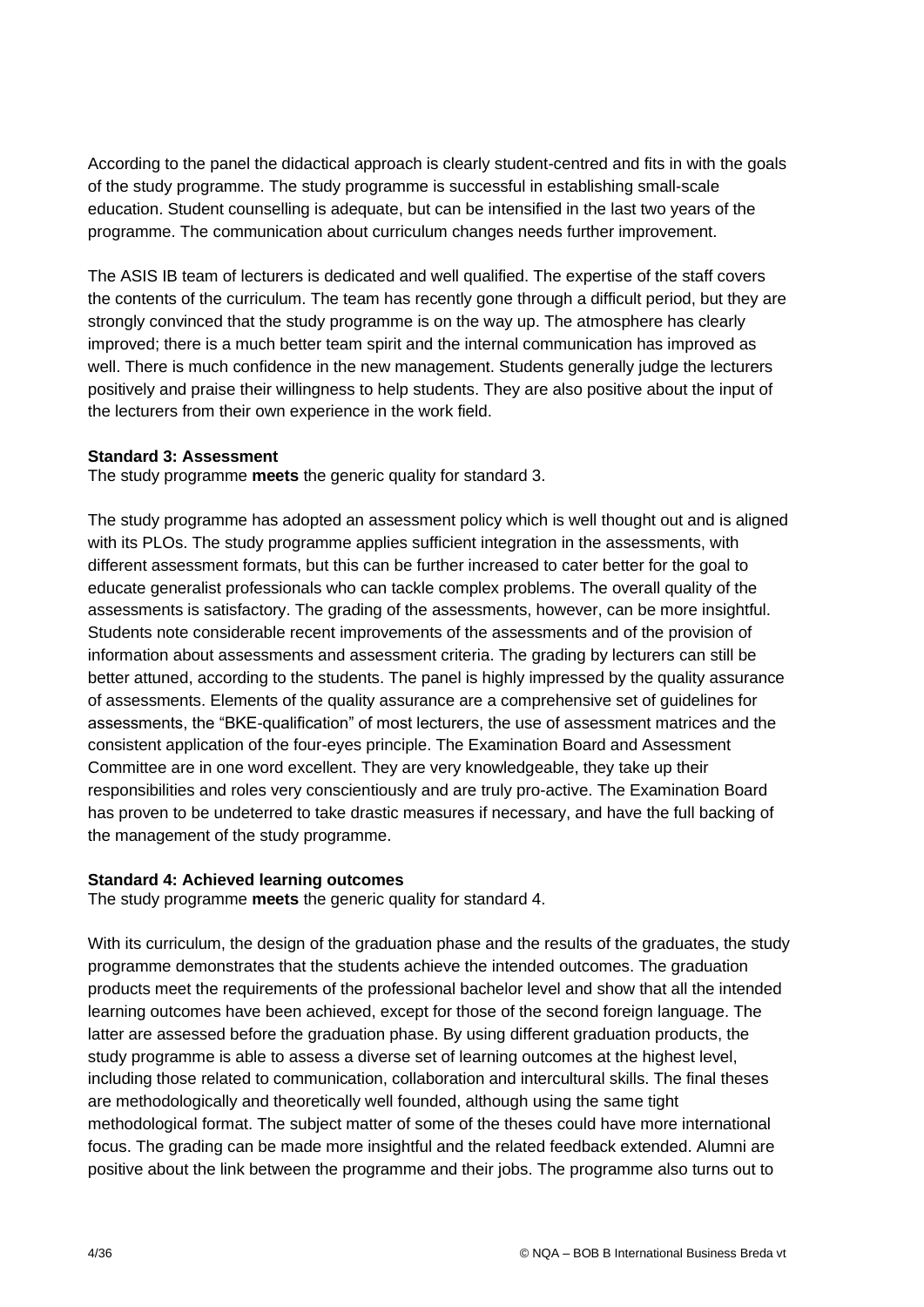be a good preparation for a master's programme. The professional field is positive about the level of the IB graduates.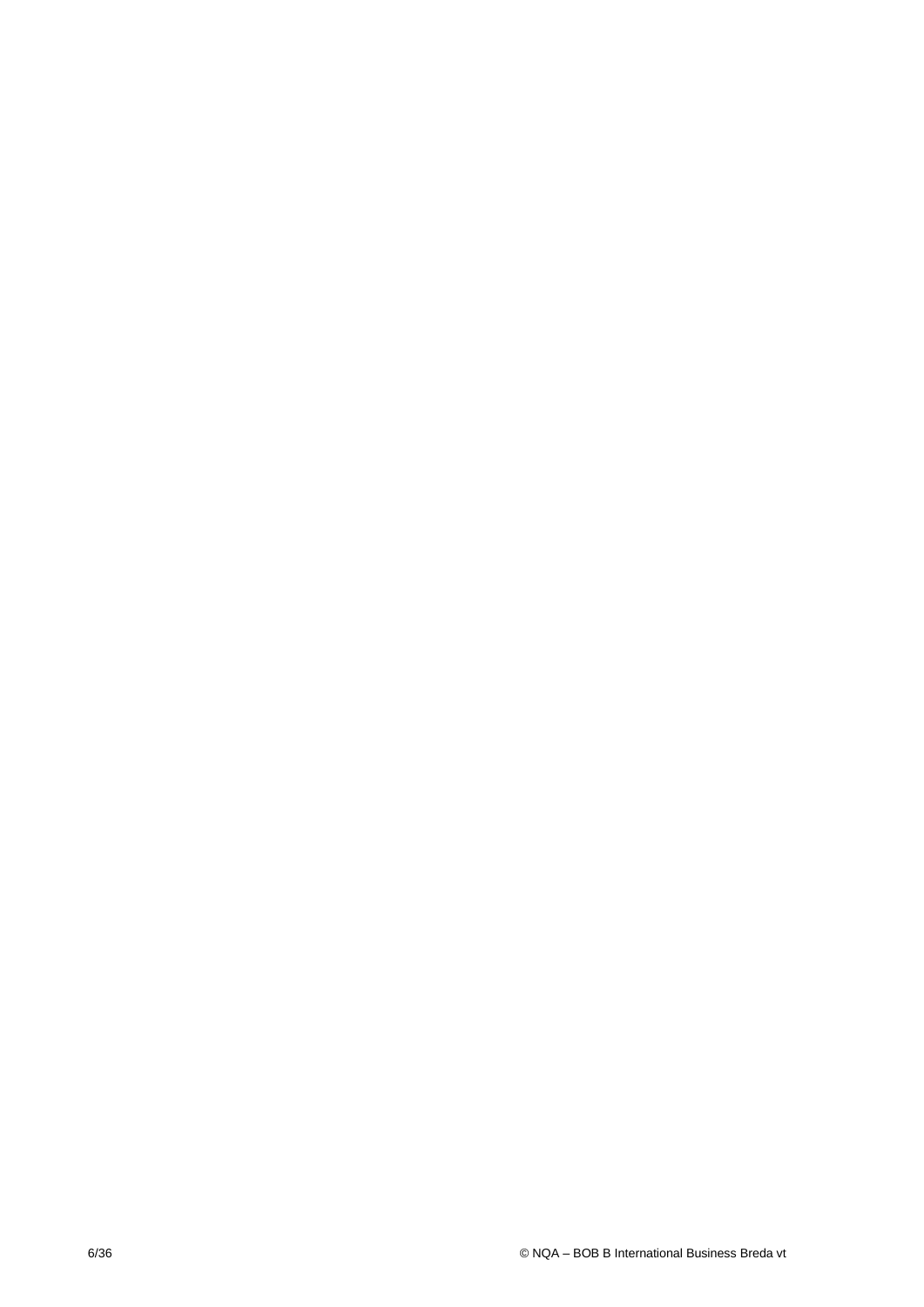# **Contents**

| Summary                                 | 3                                           |    |
|-----------------------------------------|---------------------------------------------|----|
| <b>Introduction</b>                     | 8                                           |    |
| Basic data of the study programme       | 9                                           |    |
|                                         | <b>Short Outline of the Study Programme</b> | 10 |
| <b>Standard 1</b>                       | <b>Intended Learning Outcomes</b>           | 12 |
| <b>Standard 2</b>                       | <b>Teaching-learning Environment</b>        | 15 |
| <b>Standard 3</b>                       | <b>Assessment</b>                           | 22 |
| <b>Standard 4</b>                       | <b>Achieved Learning Outcomes</b>           | 25 |
| <b>General Conclusion</b>               |                                             |    |
| <b>Recommendations</b>                  |                                             |    |
| <b>Appendices</b>                       |                                             |    |
| Appendix 1: Programme of the site visit |                                             |    |
| <b>Appendix 2: Documents examined</b>   | 36                                          |    |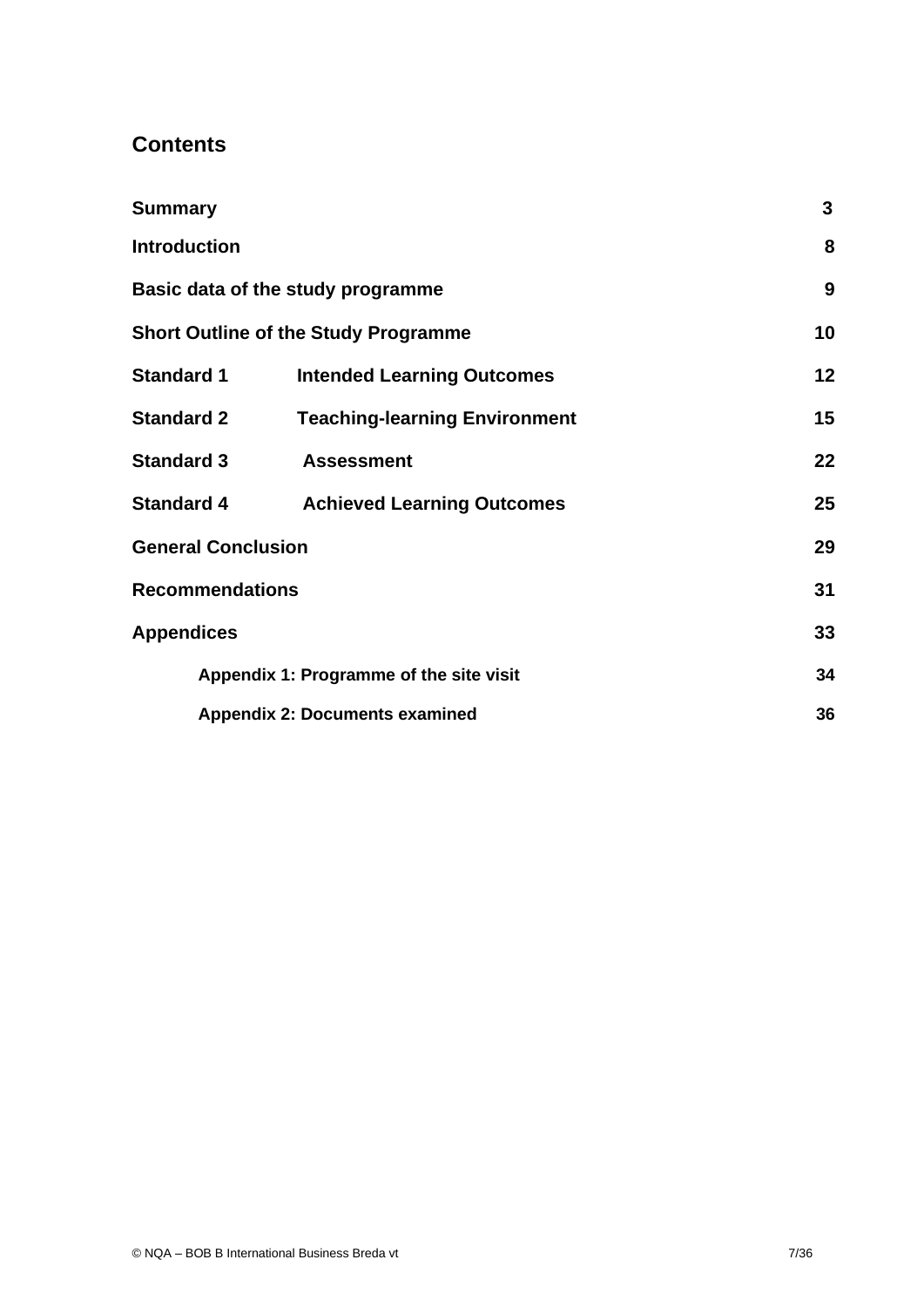# **Introduction**

This is the assessment report of the bachelor study programme International Business Breda, offered by Avans University of Applied Sciences. The assessment was conducted by an audit panel compiled by Netherlands Quality Agency (NQA) commissioned by Avans University of Applied Sciences. Prior to the assessment process the audit panel was approved by NVAO.

In this report NQA gives account of its findings, considerations and conclusions. The assessment was undertaken according to the *Assessment Framework for the Higher Education Accreditation System of the Netherlands* of NVAO (September 2018) and the *NQA Guideline 2019 for Limited Programme Assessment*.

The site visit took place on 2 October 2019 (preparatory audit) and 24 October 2019. The audit panel consisted of: Ing. V.J.M. (Victor) Guyt (chair) Dr. G. (Gerry) Geitz (domain expert) Mr. Dr. B.F.W. Wernaart (domain expert) I.H.W. (Ian) Wolters (student member)

Drs. M. (Mark) Fokkema, NQA-auditor, acted as secretary of the panel.

The study programme offered a critical reflection; form and content according to the requirements of the appropriate NVAO assessment. The audit panel studied the critical reflection and visited the study programme. The critical reflection and all other (oral and written) information have enabled the panel to reach a deliberate judgement.

The panel declares the assessment of the study programme was carried out independently.

Utrecht, 18 March 2020

Panel chair **Panel secretary** Panel secretary

Ing. V.J.M. (Victor) Guyt **Drs. M. (Mark) Fokkema**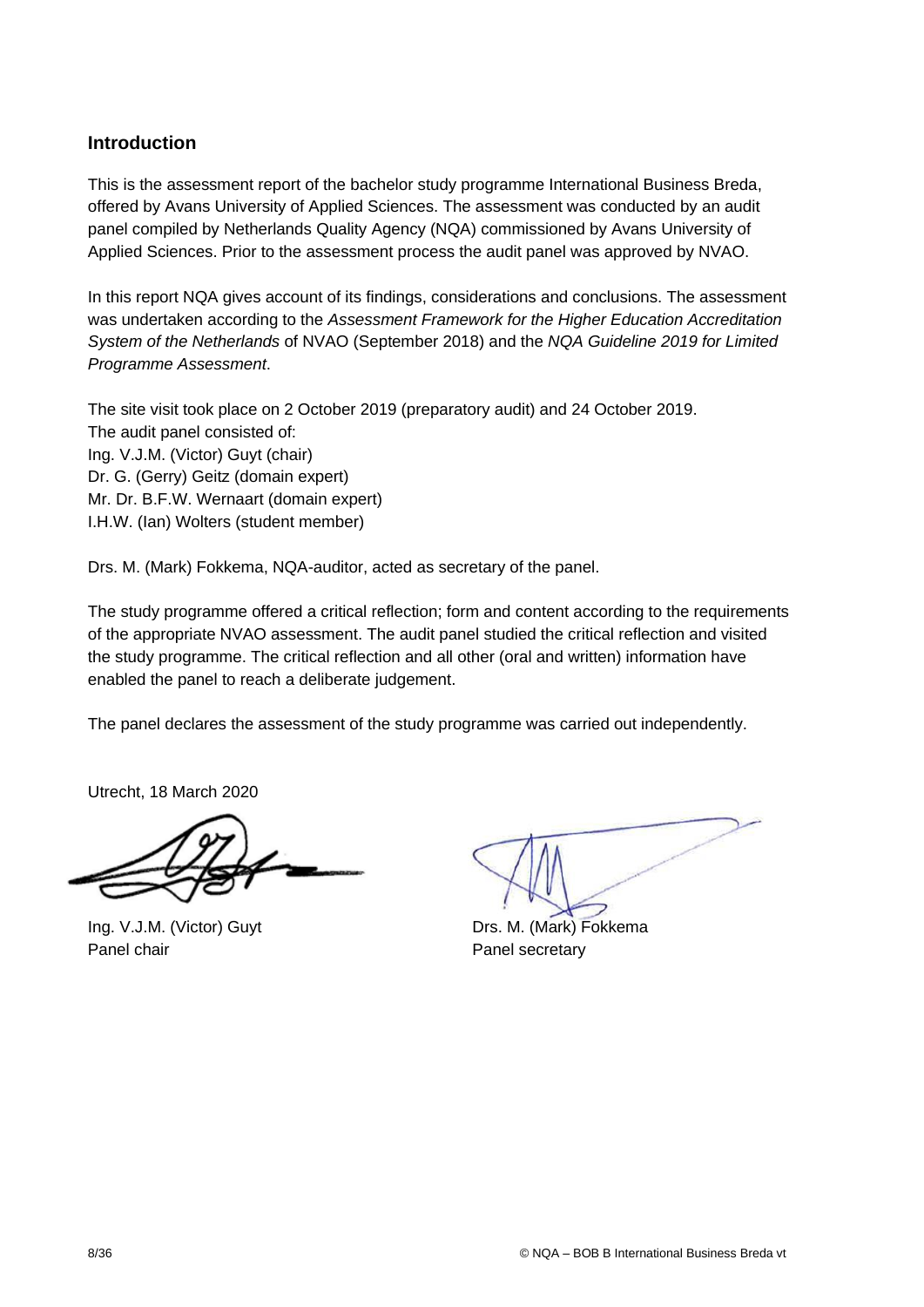# **Basic Data of the Study Programme**

# **Administrative data**

| Administrative data of the study programme |                                                                                                                                                                                                                                                                                                                                                                                                                                                                                                                               |  |  |
|--------------------------------------------|-------------------------------------------------------------------------------------------------------------------------------------------------------------------------------------------------------------------------------------------------------------------------------------------------------------------------------------------------------------------------------------------------------------------------------------------------------------------------------------------------------------------------------|--|--|
|                                            |                                                                                                                                                                                                                                                                                                                                                                                                                                                                                                                               |  |  |
| Name study programme as in CROHO           | <b>International Business</b>                                                                                                                                                                                                                                                                                                                                                                                                                                                                                                 |  |  |
| Orientation and level study programme      | Higher professional education; Bachelor                                                                                                                                                                                                                                                                                                                                                                                                                                                                                       |  |  |
|                                            | <b>Education level 6</b>                                                                                                                                                                                                                                                                                                                                                                                                                                                                                                      |  |  |
| Grade                                      | <b>Bachelor of Business Administration</b>                                                                                                                                                                                                                                                                                                                                                                                                                                                                                    |  |  |
| Number of study credits                    | 240 EC                                                                                                                                                                                                                                                                                                                                                                                                                                                                                                                        |  |  |
| Graduation courses / 'tracks'              | International Business Studies (until 2019<br>$-2020$<br>Asian Business Studies (until 2019 -<br>2020)<br><b>Cross Cultural Management and</b><br>Languages (until 2019 - 2020)<br>Latin American Business Studies (2019 -<br>2020)<br>Dual degree programmes with:<br>NEOMA Business School, Reims, France<br>Reutlingen University, Reutlingen,<br>Germany<br><b>Budapest Business School, Hungary</b><br>Università Cattolica del Sacro Cuoro,<br>Piacenza, Italy<br>Universidad de Las Américas Puebla<br>(UDLAP), Mexico |  |  |
| Location(s)                                | <b>Breda</b>                                                                                                                                                                                                                                                                                                                                                                                                                                                                                                                  |  |  |
| Variant(s)                                 | Fulltime                                                                                                                                                                                                                                                                                                                                                                                                                                                                                                                      |  |  |
| Joint programme                            |                                                                                                                                                                                                                                                                                                                                                                                                                                                                                                                               |  |  |
| Language used                              | English                                                                                                                                                                                                                                                                                                                                                                                                                                                                                                                       |  |  |
| Registration number in CROHO               | 30029                                                                                                                                                                                                                                                                                                                                                                                                                                                                                                                         |  |  |

| Administrative institutional data      |                                      |
|----------------------------------------|--------------------------------------|
|                                        |                                      |
| Name institute                         | Avans University of Applied Sciences |
| Data institutional contactperson       | Yvonne Kanters (dean ASIS)           |
| E-mail address for copy of application | aywm.kanters@avans.nl                |
| Status institute                       | Funded                               |
| Result institute audit                 | Passed, valid until 2 September 2025 |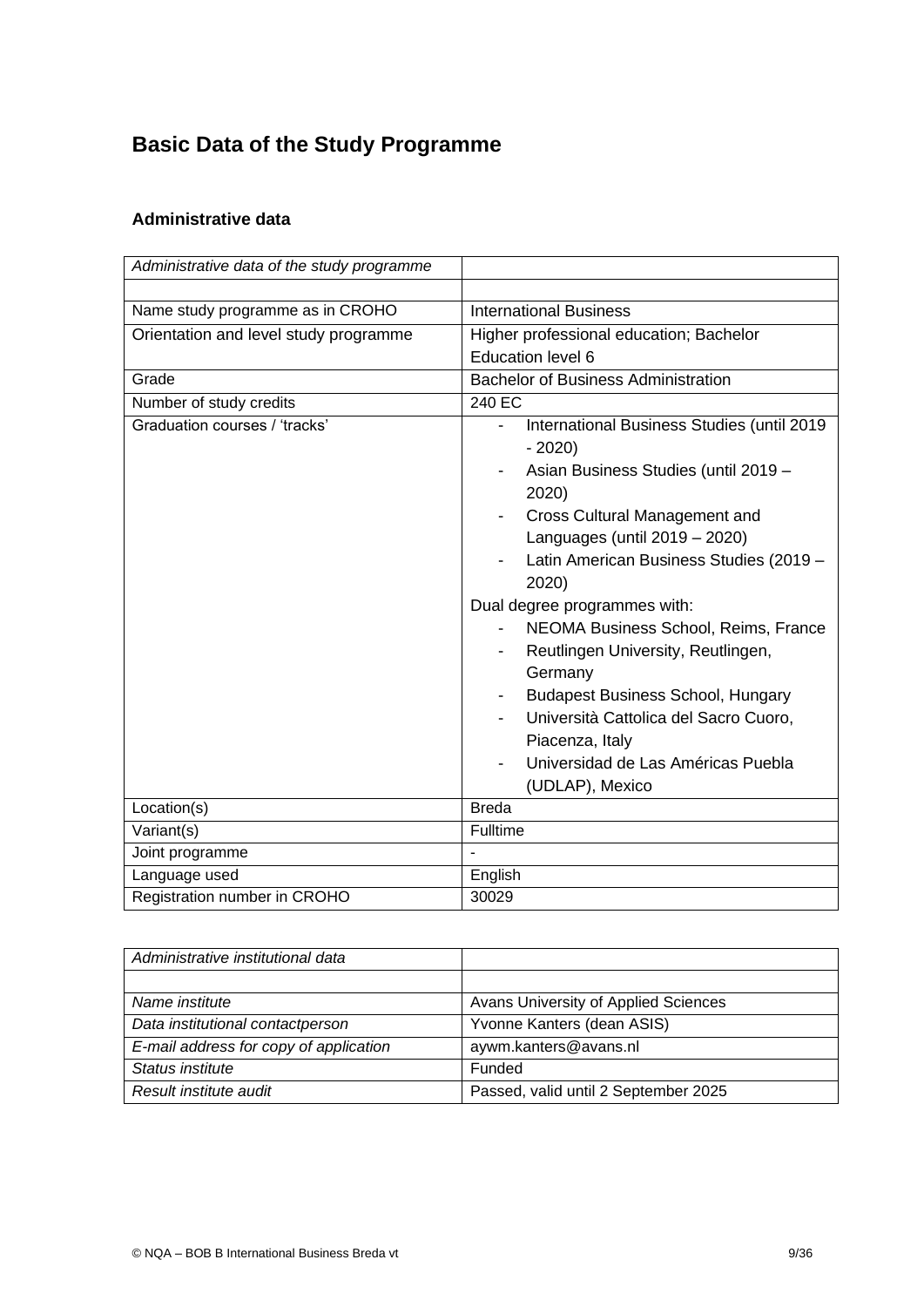# **Short Outline of the Study Programme**

The full-time International Business (IB) bachelor study programme in Breda is offered by the Avans School of International Studies (ASIS). ASIS is one of the 21 schools of Avans University of Applied Sciences (Avans UAS) and offers, in addition to IB, also the full-time Finance and Control International (FCI) bachelor study programme. At the time of the site visit the IB study programme had 913 students with an inflow of 257 students for the academic year 2019-2020. About 25% of the students is non-Dutch, representing 33 different nationalities. ASIS is closely related to the Avans Expertise Centre for Sustainable Business, which encompasses a number of research groups (lectoraten) with a business focus. Within Avans UAS also an IB study programme is offered by the Academy for Marketing and International Business (AMIB) in 's-Hertogenbosch. This study programme will be assessed separately.

The IB programme is the successor of the International Business and Management Studies study programme (IBMS), which was subject of accreditation in 2012-2013. The Programme Learning Outcomes (PLOs) of IBMS were derived from the national *Framework Competencies IBMS* of 2011. In 2018 the IBMS study programmes in the Netherlands became part of the IB study programme, together with the degree study programmes International Business and Languages (IBL), Trade Management for Asia (TMA) and International Business of Zuyd Hogeschool. In November 2017 the newly formed National Platform International Business, in which ASIS IB plays an active role, decided to use "International Business" as the new name for all the study programmes to stress the international character of the programmes and to indicate their wide perspective. The panel regards this name as self-evident. The platform published the national *Framework International Business* with a set of 24 IB PLOs. These PLOs form the basis for all IB study programmes in the Netherlands.

With the merging of the old IBMS study programme into the new IB study programme, ASIS has opted for a hard cut ('harde knip') in the expectation that the differences between the old IBMS competencies and the new IB PLOs would be marginal and would require limited curricular adaptations. This means that ASIS will offer the BBA-IB diploma to all students graduating as of 2018-2019. The study programme, however, has concluded that the differences have turned out more substantial than envisaged, which is why the programme is currently going through a transitional phase. Part of the IBMS curriculum has been adapted to align it with the new IB Framework. At the same time ASIS has started designing a new IB curriculum, which will be gradually phased in as of 2020-2021.

Since the previous accreditation in 2012-2013, ASIS has adapted its organisational structure in response to the growth it has been going through and has committed substantial resources to team development and curriculum innovation. ASIS has followed up on the recommendations of the 2012-2013 audit panel as follows. The didactic model has been clarified. The didactic principles underlying the current curriculum have been fully revised and brought in line with the Avans educational philosophy in the Programme Framework International Business. The study programme's response to evaluation results has been made more transparent to students by organising discussions with representative groups of students and by publishing student reports on Blackboard. The programme has strengthened the role of the Study Programme Advisory Board (Opleidingscommissie) and has appointed an IB Student Assessor. Furthermore, the Examination Board has been given a more proactive role. In 2017-2018 ASIS was confronted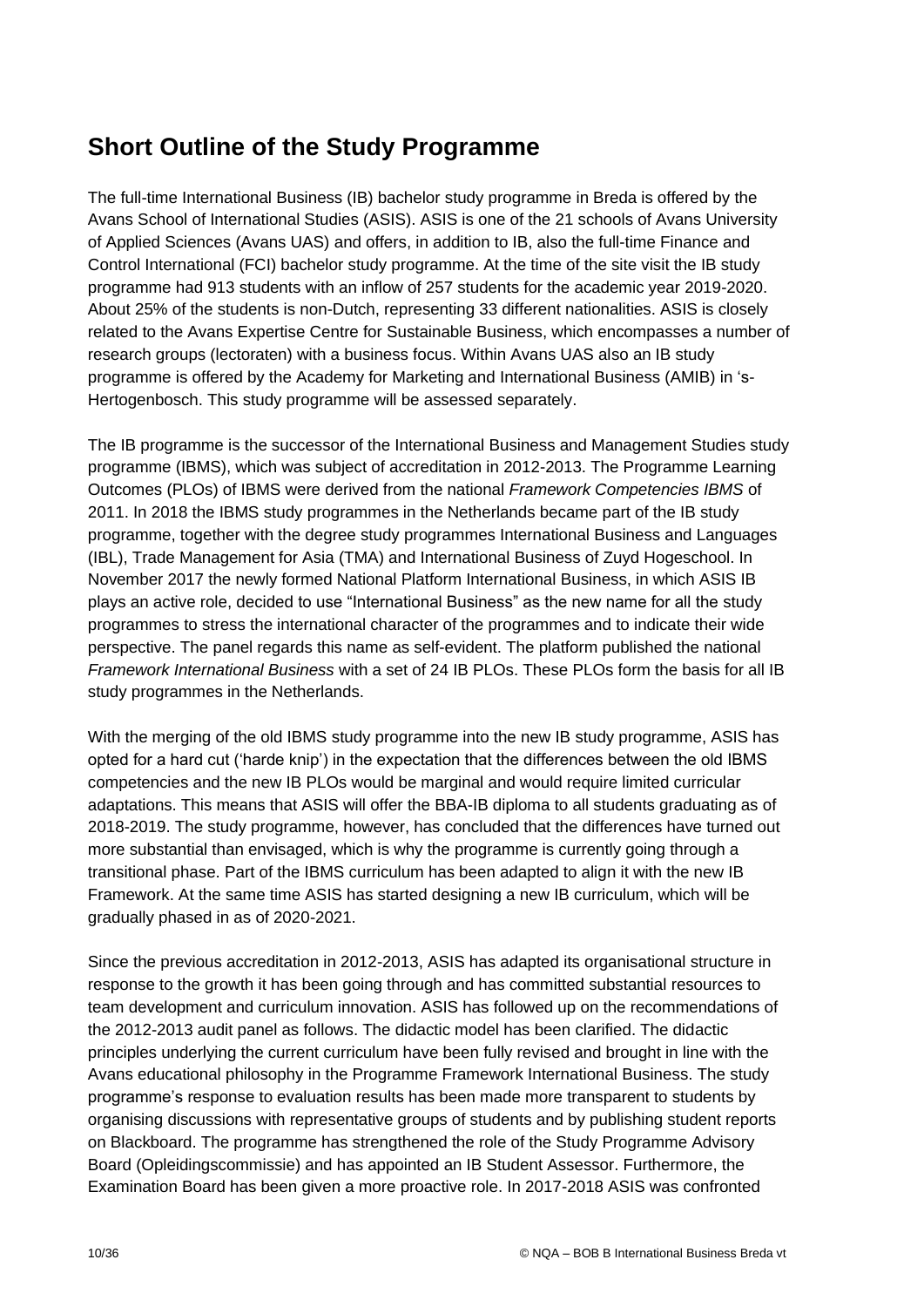with internal problems leading to a change of management in 2018. With the appointment of the new Dean, who started in August 2018, ASIS started a process of change: change of the organisational structure and culture and the start of curriculum development.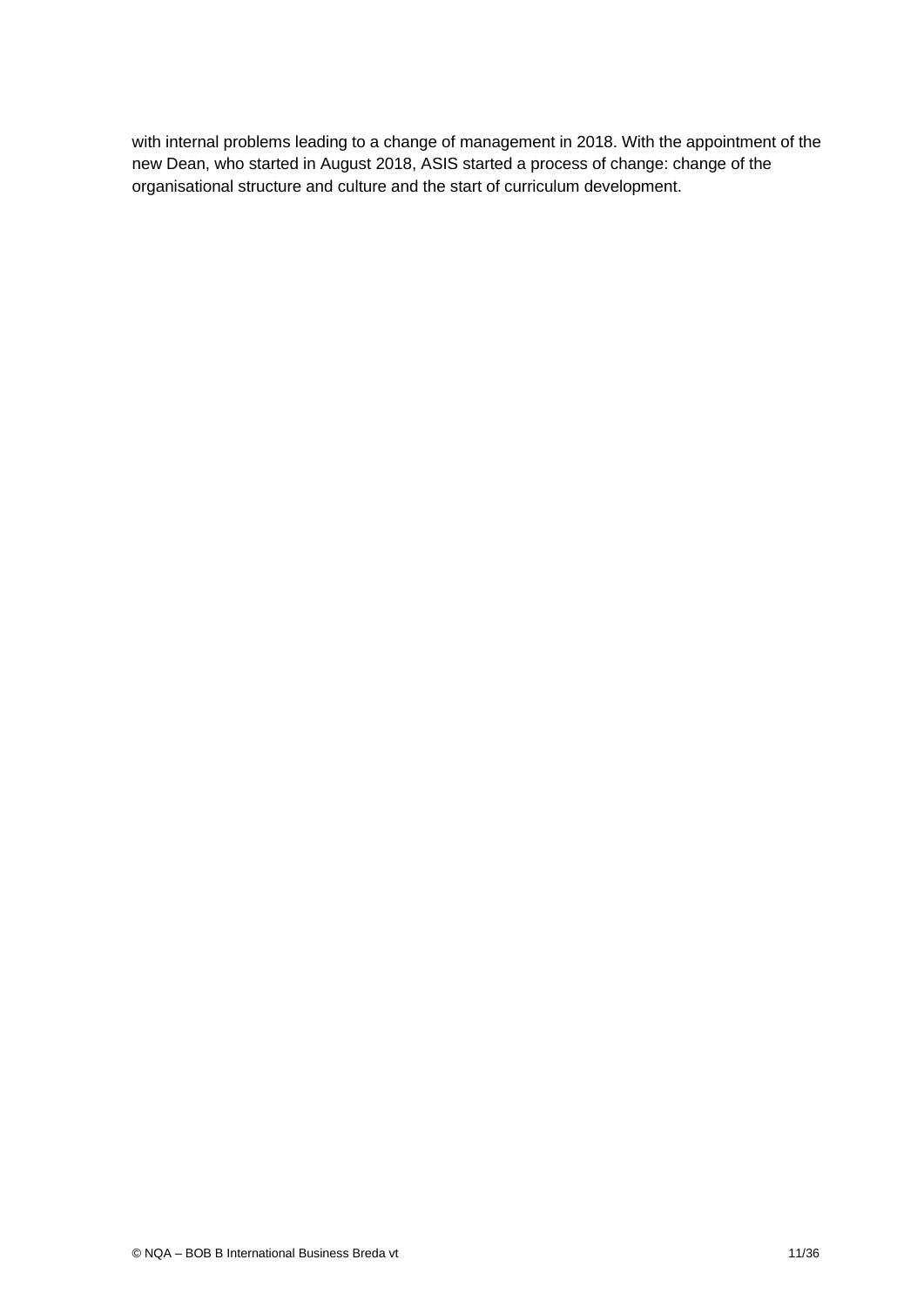# **Standard 1 Intended Learning Outcomes**

*The intended learning outcomes tie in with the level and orientation of the programme; they are geared to the expectations of the professional field, the discipline, and international requirements.*

# **Conclusion**

Based on the considerations mentioned below, the audit panel assesses that bachelor International Business study programme **meets** the generic quality for standard 1.

The ASIS IB study programme has a clear and comprehensive set of Programme Learning Outcomes (POLs) as set out in the national *Framework International Business 2017*. The study programme has established an insightful taxonomy of the PLOs of the national framework to show their interrelationships and interdependencies. The PLOs meet the Dublin Descriptors and the HE standard, level 6. This means that they are at an internationally recognised professional bachelor's level. As of 2019-2020 all students have to accomplish the PLOs at the highest level, although this is not obligatory according to the national framework. The panel regards this as ambitious on the one hand, but also wonders whether this leaves students with enough options to distinguish themselves. The PLOs are in accordance with the professional orientation of the programme. The professional orientation is, according to the panel, carefully considered and upto-date. With its generalist focus, it suits the rapidly changing international business world. However, it should also leave enough room for specialisation, in order for graduates to be able to enter the job market with more distinctive profiles. The work field was structurally involved in formulating the learning outcomes, on an international, a national and regional level and is still involved in the continuous review of them. To this end the study programme actively maintains a wide range of contacts with the (international) business world.

# **Substantiation**

### *Professional orientation*

The IB study programme aims at training their students to become business generalists in the international arena. The study programme sees its graduates as the strategic and tactical motors of organisations, helping them cope with and flourish in the rapidly changing international business environment in an ethical and socially responsible way. They feel comfortable with any international business position at bachelor level, whether it is marketing, finance or operations. They combine a helicopter view of the entire international business operation with knowledge and skills in all the major functions. They are capable of identifying the full scope of complex problems and are able to solve them using an integrated approach. They understand the consequences of the actions of one business department for the entire business and all its stakeholders. Therefore, they can provide management with well-thought-out recommendations that take into consideration all the relevant business aspects. The ASIS IB graduate is focused on ensuring an international business' prolonged continuity through the right international positioning and structuring of the business. They are culturally sensitive and know how to work on foreign markets and work with international policies. They work in medium to large enterprises which are already doing business in the international market or wish to do so. As generalist-specialists, they often find themselves in project management or consultancy jobs.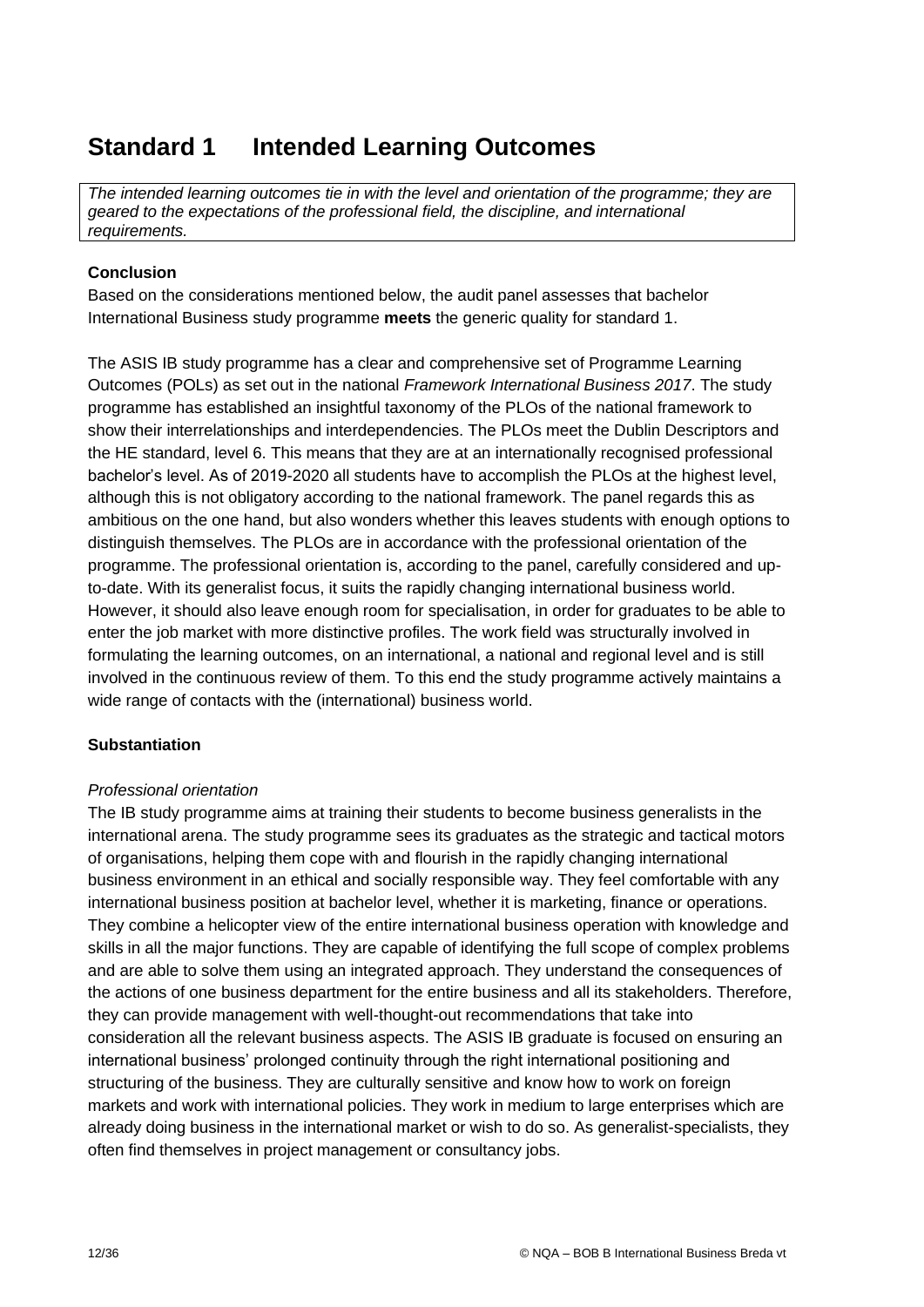The panel supports the professional orientation of the study programme, especially because of its generalist focus, which according to the panel suits the rapidly changing international business world. The orientation is carefully considered and up-to-date. Its focus on the long-term success of businesses, ethics, socially responsible ways of thinking and intercultural competencies is particularly appreciated by the panel. In addition to this generalist focus, in the opinion of the panel, there should also be enough room for specialisation, in order for graduates to be able to enter the job market with more distinctive profiles.

#### *Final qualifications*

The intended learning outcomes of the ASIS IB study programme are derived from the national *Framework International Business 2017* of the National Platform International Business. The national IB framework consists of 24 PLOs, clustered in the following four domains with related themes:

- 1. Ways of thinking
	- Critical Thinking
	- Innovation and Creativity
	- International Business Awareness
- 2. Ways of Working
	- International Business Communication
	- Collaboration
	- Management of Information as digital citizen
- 3. Living in the World
	- Personal & Professional Development
	- Ethical & Social Responsibility
	- Intercultural Proficiency
- 4. Tools for Working and Management
	- Marketing & Sales
	- Finance & Accounting
	- Operations & Supply Chain Management
	- Organisation & People
	- Business Research

The national framework is structured according to the KSAVE model – Knowledge, Skills, Attitude, Values and Ethics. This ensures that the IB study programme meets the Dublin Descriptors and the HE standard, level 6. This means that the national framework is at an internationally recognised professional bachelor's level.

The panel appreciates the construction by ASIS IB of an insightful taxonomy of the PLOs of the national framework to show their interrelationships and interdependencies, as specified in the figure below.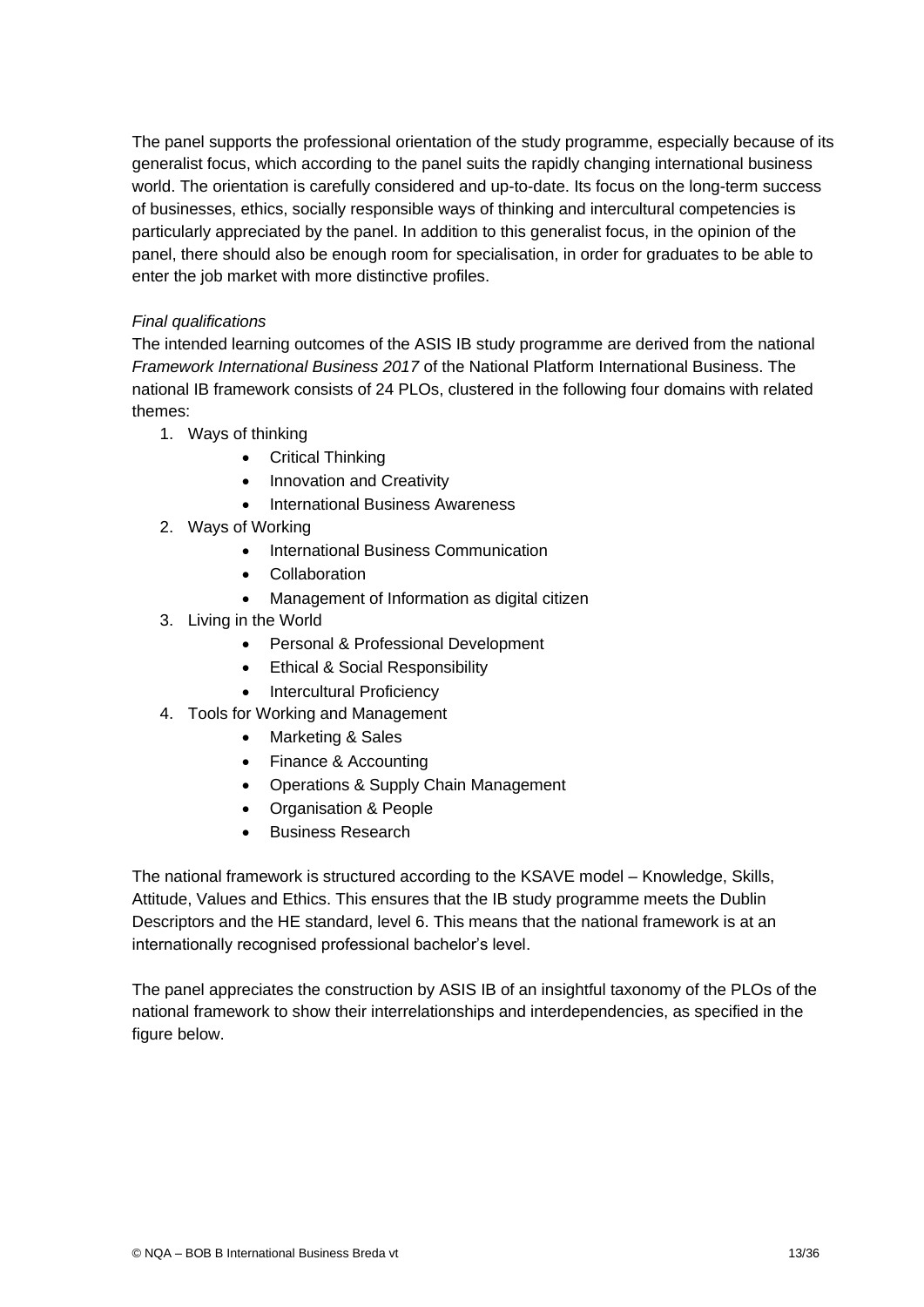

ASIS IB took the domain Tools for Working and Management as a starting point for a better understanding of the nature and context of each PLO. This means that the Breda IB graduates focus on all four business areas – Marketing & Sales, Finance & Accounting, Operations & Supply Chain Management, Organisation & People – on a tactical and strategic level. They can focus on the business areas independently or in any combination. In order to achieve desired results they always employ Innovation & Creativity, International Business Awareness, Collaboration and Personal & Professional Development. In all their activities they will need to draw on the critical skills presented in the outer ring.

Based on the Bulthuis AuCom model of 2011, three phase levels of competence students go through have been attributed to the PLOs. Following the national framework, the IB study programmes can differentiate themselves from one another on the required competence level of the PLOs. All the PLOs should be accomplished at level 3, except for the second language competence and for three of the four themes of the Tools for Working and Management domain. At least one of the themes Marketing & Sales, Finance & Accounting, Operations & Supply Chain Management and Organisation & People should be accomplished at level 3. The ASIS IB study programme has decided that as from 2019 – 2020 ASIS IB students will be required to accomplish all PLOs at level 3. Furthermore, it has been decided that the second foreign language will be compulsory for all students, while this is optional in the national framework.

The PLOs form a clear and comprehensive set of competencies, according to the panel. They fit the professional orientation of the programme and correspond with the level of a professional bachelor. The requirement for all PLOs to be accomplished at level 3 as of 2019-2020 is in the panel's view ambitious. The panel wonders, however, whether this is realistic in general, whether it suits the capabilities of all students and whether it gives students enough opportunities to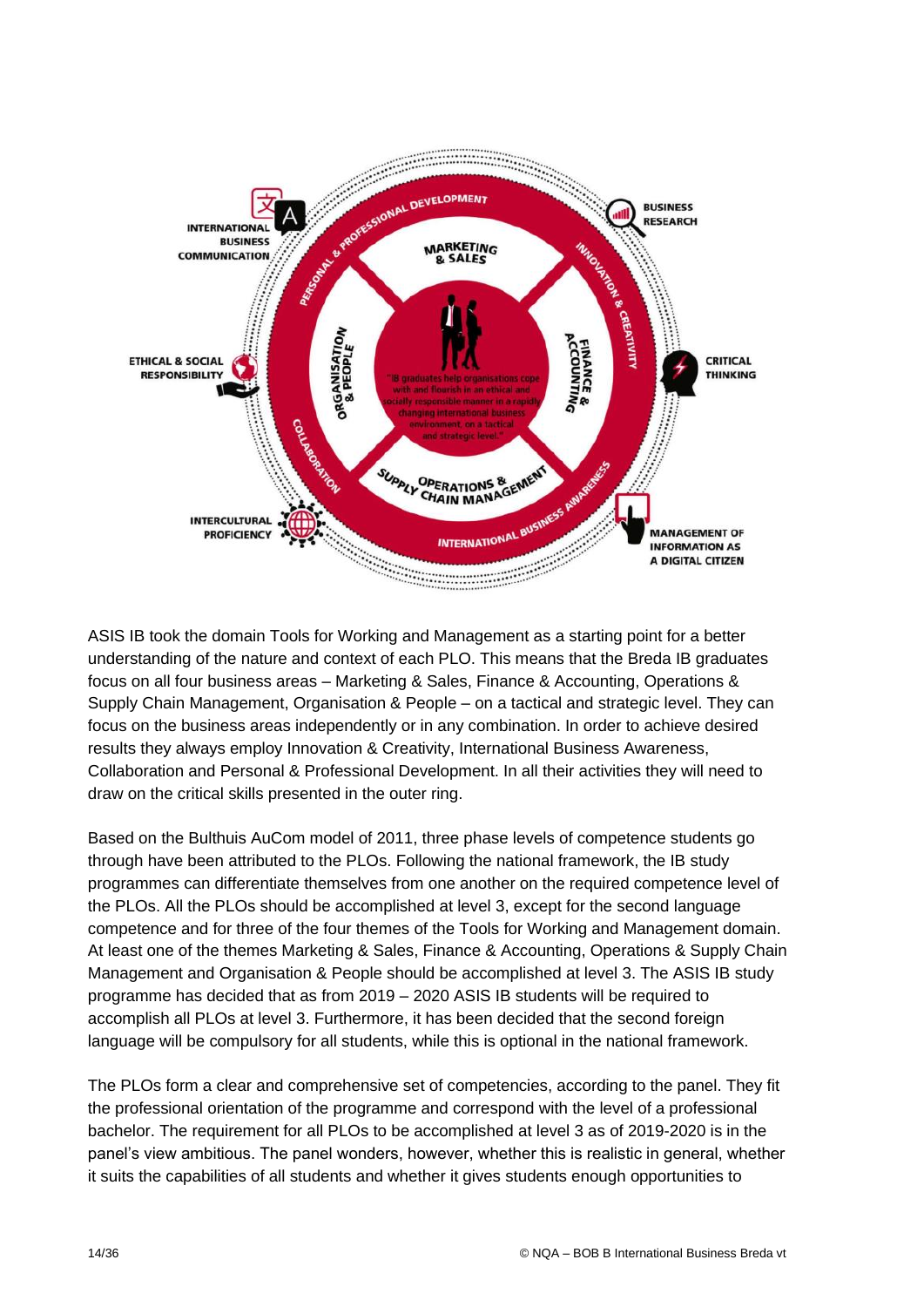distinguish themselves. The requirement to incorporate second language training for all students has the full support of the panel, since second language proficiency is important in international business and it enhances the international career options of graduates.

#### *Tuning with the work field*

The panel is impressed with the way the study programme involves the work field in establishing the PLOs and keeping them up-to-date and in the design and contents of the curriculum. Moreover, the work field is also actively involved in the actual training of the students, see further Standard 2. The PLOs of the national framework have been established in cooperation with the (inter)national work field. ASIS IB has also consulted the regional work field in this process. On the basis of the reports of the work field advisory board and talks with some of its members, the panel concludes that this board is actively involved with the study programme and has a relevant, diverse composition. The study programme has many formal and informal contacts with the work field. For instance, students do internships and graduation projects in this work field and the work field provides various guest lectures enriching the programme with up-to-date knowledge from the business world. At the same time, most lecturers have recent experience in the work field or are still active in the work field. Furthermore, the cooperation with the Avans research centres (lectoraten), membership of professional bodies and attendance by lecturers of professional conferences and other meetings contribute to a solid network in which the professional world is increasingly intertwined with the study programme.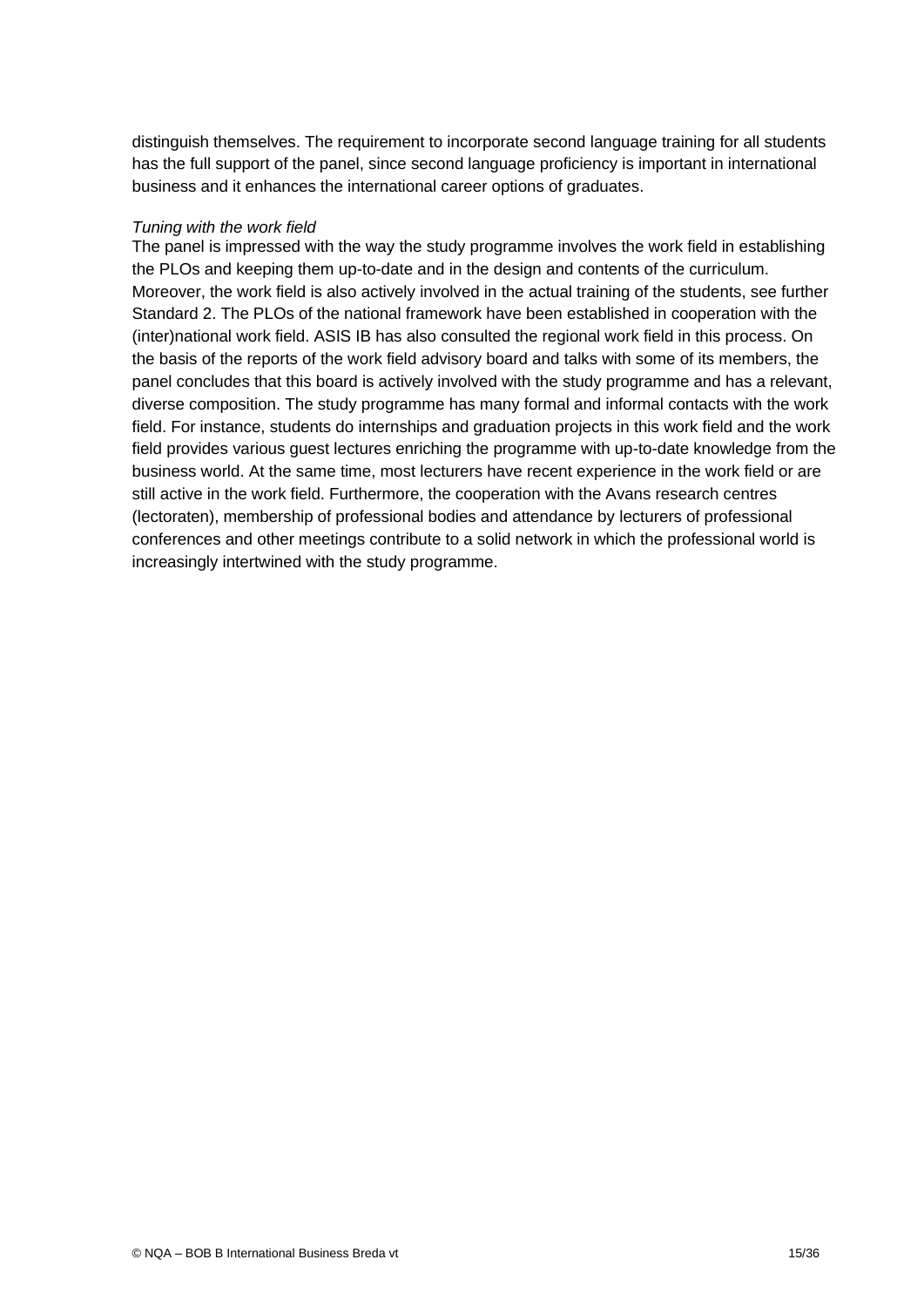# **Standard 2 Teaching-Learning Environment**

*The curriculum, the teaching-learning environment and the quality of the teaching staff enable the incoming students to achieve the intended learning outcomes.*

# **Conclusion**

Based on the considerations mentioned below, the audit panel assesses that bachelor International Business study programme **meets** the generic quality for standard 2.

Although the curriculum is going through a transitional phase and at the time of the site visit only a rough outline of the new curriculum (introduction 2020 – 2021) was available, the panel is of the opinion that based on the present curriculum and the rough outline of the new curriculum, the study programme enables students to achieve the learning outcomes. The curriculum offers a sound theoretical and practical basis for their future careers. According to the panel and students, still more real-life business cases and issues could be incorporated in the curriculum. It is a clearly international programme, fully taught in English. All content is linked to international business. Students spend at least one year abroad. In Breda the student and staff population is international. Research skills get proper attention in the programme. There are various opportunities for students to follow individual learning paths, in shaping their internships, the choice of minors or by following a dual degree programme. The panel wonders, however, if these opportunities fit in with the aim of the study programme to have its students achieve all PLOs at level 3.

According to the panel the didactical approach is clearly student-centred and fits in with the goals of the study programme. The study programme is successful in establishing small-scale education. Student counselling is adequate, but can be intensified in the last two years of the programme. The communication about curriculum changes needs further improvement.

The ASIS IB team of lecturers is dedicated and well qualified. The expertise of the staff covers the contents of the curriculum. The team has recently gone through a difficult period, but they are strongly convinced that the study programme is on the way up. The atmosphere has clearly improved; there is a much better team spirit and the internal communication has improved as well. There is much confidence in the new management. Students generally judge the lecturers positively and praise their willingness to help students. They are also positive about the input of the lecturers from their own experience in the work field.

### **Substantiation**

#### **Curricular adaptations**

As stated in the *Short Outline of the Study Programme*, with the merging of the old IBMS study programme into the new IB study programme, ASIS IB opted for a hard cut ('harde knip') in the expectation that the differences between the old IBMS competencies and the new IB PLOs would be marginal and would require limited curricular adaptations. The study programme, however, has concluded that the differences have turned out more substantial than envisaged, which is why the study programme is currently going through a transitional phase. Part of the IBMS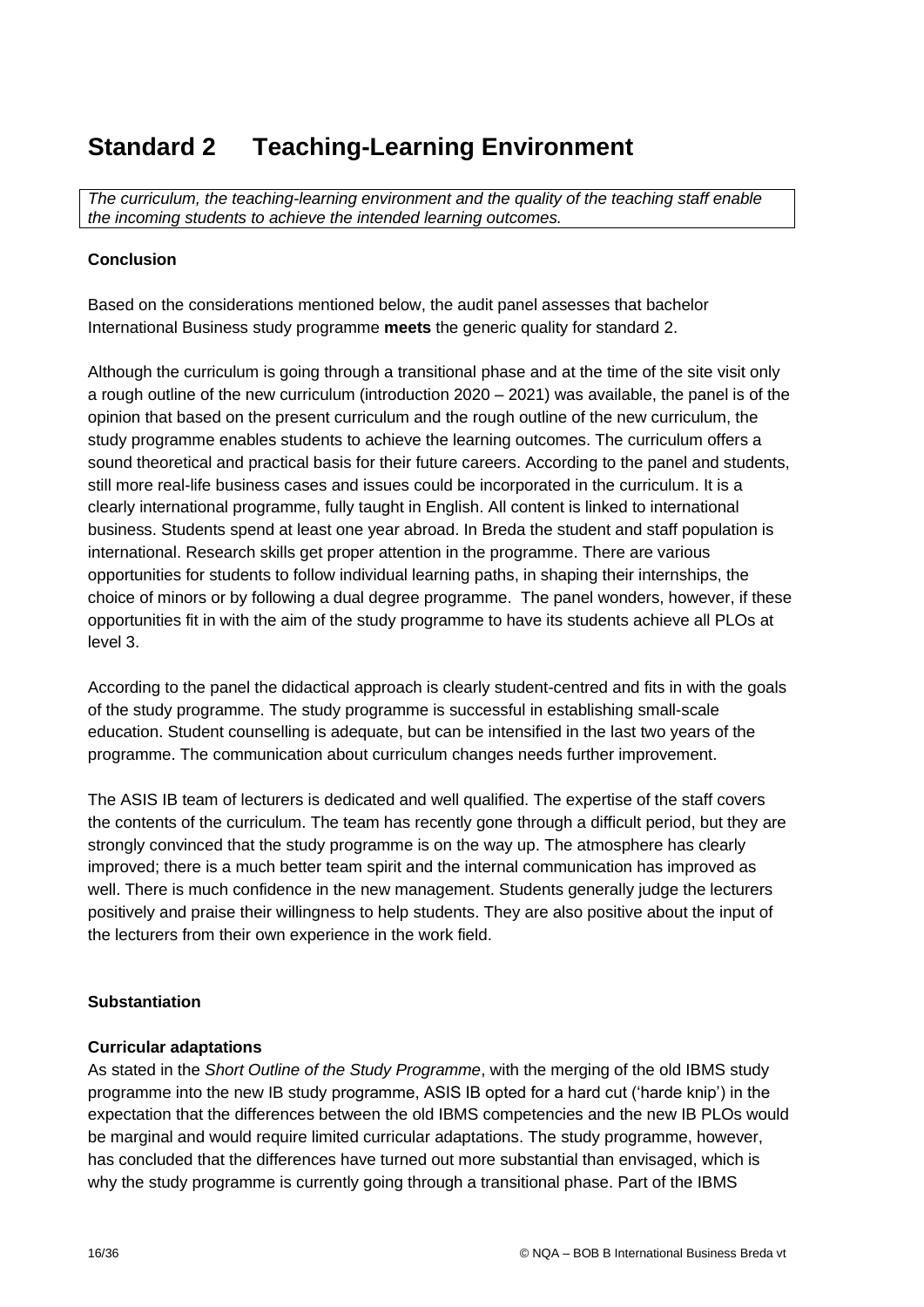curriculum has been adapted to align it with the new IB Framework. At the same time ASIS has started designing a new IB curriculum, which will be gradually phased in as of 2020-2021. For Standard 2, it means that as far as the structure and contents of the curriculum are concerned, the panel will focus on the curriculum as of 2018-2019, which still contains IBMS elements. At the time of the audit, a rough sketch of the new curriculum was available, which the panel has studied. According to the panel, this rough sketch shows that the new curriculum to some extent will be similar to the present curriculum.

#### **Content and structure of the curriculum**

The main design principles underlying the curriculum are:

#### Performing as an international business professional

Real life problems regarding international business form the basis of the curriculum, encouraging students to undertake problem solving activities and to understand how to integrate relevant knowledge and skills in their professional performance. Problems are always presented in their full complexity, but the level of difficulty increases throughout the programme, whereas the level of guidance decreases. Workshops and modules are offered to acquire the knowledge and skills needed to solve the problems.

#### Continuous development

Focus on the development of generic skills, metacognitive skills and higher order thinking skills to foster life-long learning and the ability to create (new) solutions to new complex problems. The development of self-confidence and autonomy of students is important to make them more eager to learn and open to change.

#### Diversity and Flexibility

The programme offers students a learning environment in which they learn to function actively and responsibly in the increasingly international and culturally diverse world. The instructional design is fully culturally inclusive. Various forms of individual coaching are available, aimed at empowering students to discover and expand their strengths and find ways to counter weaknesses.

The curriculum consists of three tracks: the professional track, the knowledge track and the language track. The first two tracks form the core of the curriculum and are the same for all students. All the mandatory PLOs are addressed in these two tracks. In the professional track, students work in projects on business issues. The projects lead to professional products, accompanied by a practical and theoretical justification and a reflection. Through the products students must prove that they have an adequate grasp of the theories underlying a product, how they can be applied and prove that they have appropriate skills and the attitude to apply them correctly. Not only do students acquire the experience in applying the theoretical concepts in a realistic setting, they also acquire generic and transferable skills like teamwork, leadership, planning and organizing, communication skills and cultural awareness as part of the professional setting of the project group. The Work Placement of Year 2 and the Graduation Internship in Year 4 are a continuation of this track in a real-life business environment. In the knowledge track, students acquire a solid understanding of the important theories and concepts of the different disciplines of International Business. Students also practise with the knowledge and skills to tackle the professional problems of the projects, usually in business cases and assignments.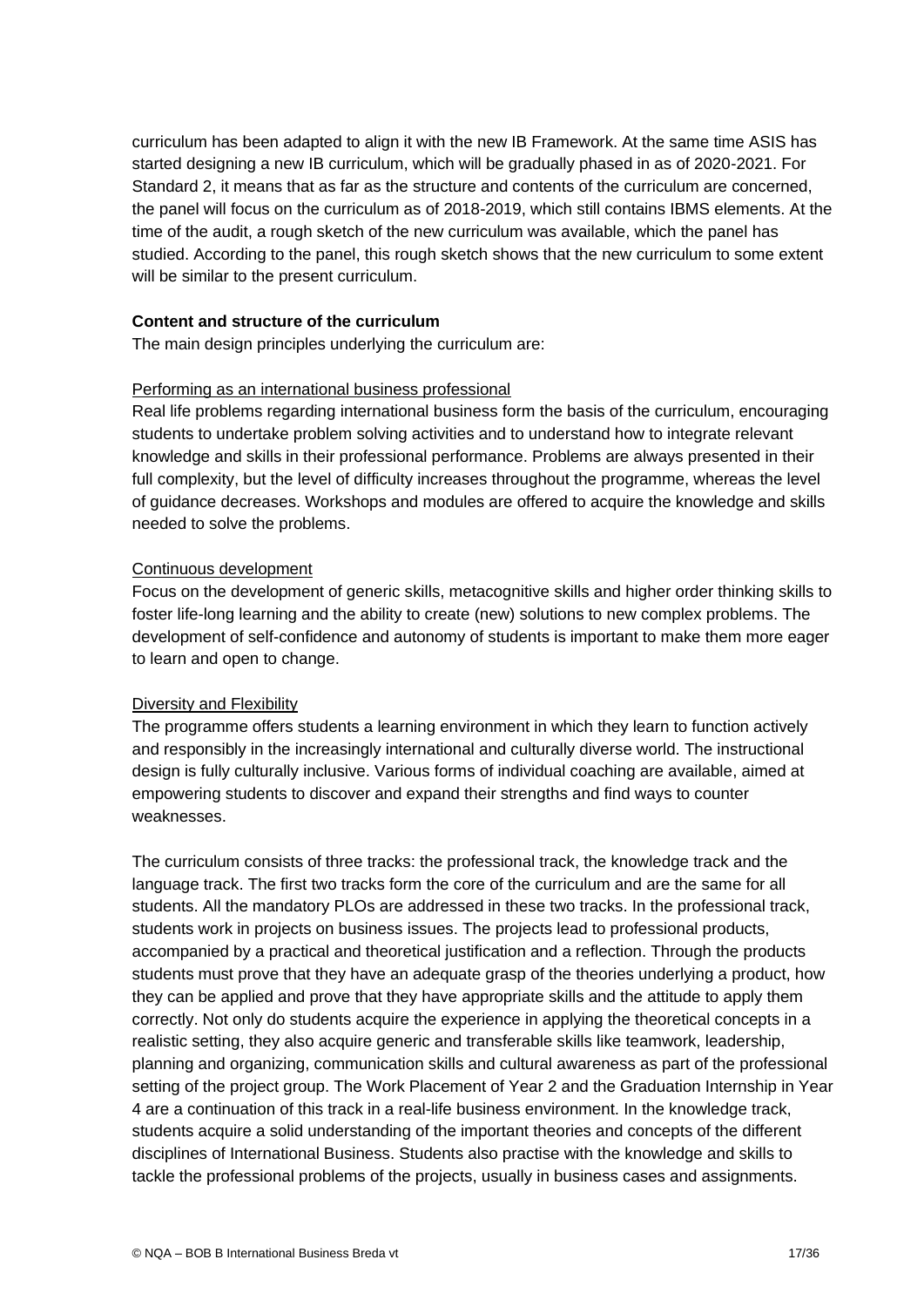Examples of subjects of the knowledge track are economics, marketing, financial management & accounting, service industry, (social) entrepreneurship, currency risk, supply chain management and corporate culture & management. Skills are trained, apart from in the projects and internships, in the language modules and in the modules about business communication, international business awareness, intercultural proficiency and consultancy skills. From Year 1 onwards, attention is also paid to research skills in the modules about business research and qualitative methods. Research skills are applied in the projects and internships.

In the language track students train to become proficient in at least one other language besides English Business Communication: German, French, Chinese, Spanish or Dutch; the last one for non-Dutch students.

| Yr 4            | <b>Strategic Business Decisions</b>      |                                | Graduation internship                                                                                                                                                                |                          |
|-----------------|------------------------------------------|--------------------------------|--------------------------------------------------------------------------------------------------------------------------------------------------------------------------------------|--------------------------|
| Yr <sub>3</sub> | <b>International Business Operations</b> |                                | Minor/Semester exchange<br>Choice between the ASIS minors<br>International Entrepreneurship<br>International Public Affairs and<br>Stakeholder Management<br>or<br>Semester exchange |                          |
| Yr <sub>2</sub> | <b>Business</b><br><b>Strategies</b>     | <b>Business Vision</b>         | Work placement                                                                                                                                                                       |                          |
| Yr1             | <b>Business</b><br>Organisation          | <b>Business</b><br>Environment | <b>Business Plan</b>                                                                                                                                                                 | <b>Business Research</b> |
|                 | Q1                                       | Q <sub>2</sub>                 | Q3                                                                                                                                                                                   | Q4                       |

The basic structure of the curriculum is as follows:

The curriculum is related to the three phases of the Bulthuis AuCom model, see also Standard 1. The first level coincides with the first year, the second level corresponds to the second and third year and the third level to the fourth year.

The panel is of the opinion that the curriculum provides the students with an adequate theoretical and practical basis for their future careers as international business professionals. The curriculum relates to the PLOs of the programme. The subject matter of the knowledge track is broad and properly geared to the generalists the study programme wants to deliver. Judging from the module manuals, study materials and assessments, students get a thorough theoretical background. Although in the projects and internships students get sufficiently acquainted with the real business world, the panel thinks that more real-life cases and issues could be incorporated in the projects and modules. This recommendation is also supported by the students. The study programme offers a proper training of research skills, according to the panel and the alumni whom the panel spoke with. The curriculum has recently gone through and is still going through several changes. This process requires adequate and timely information for the students, something which needs further improvement, according to the students.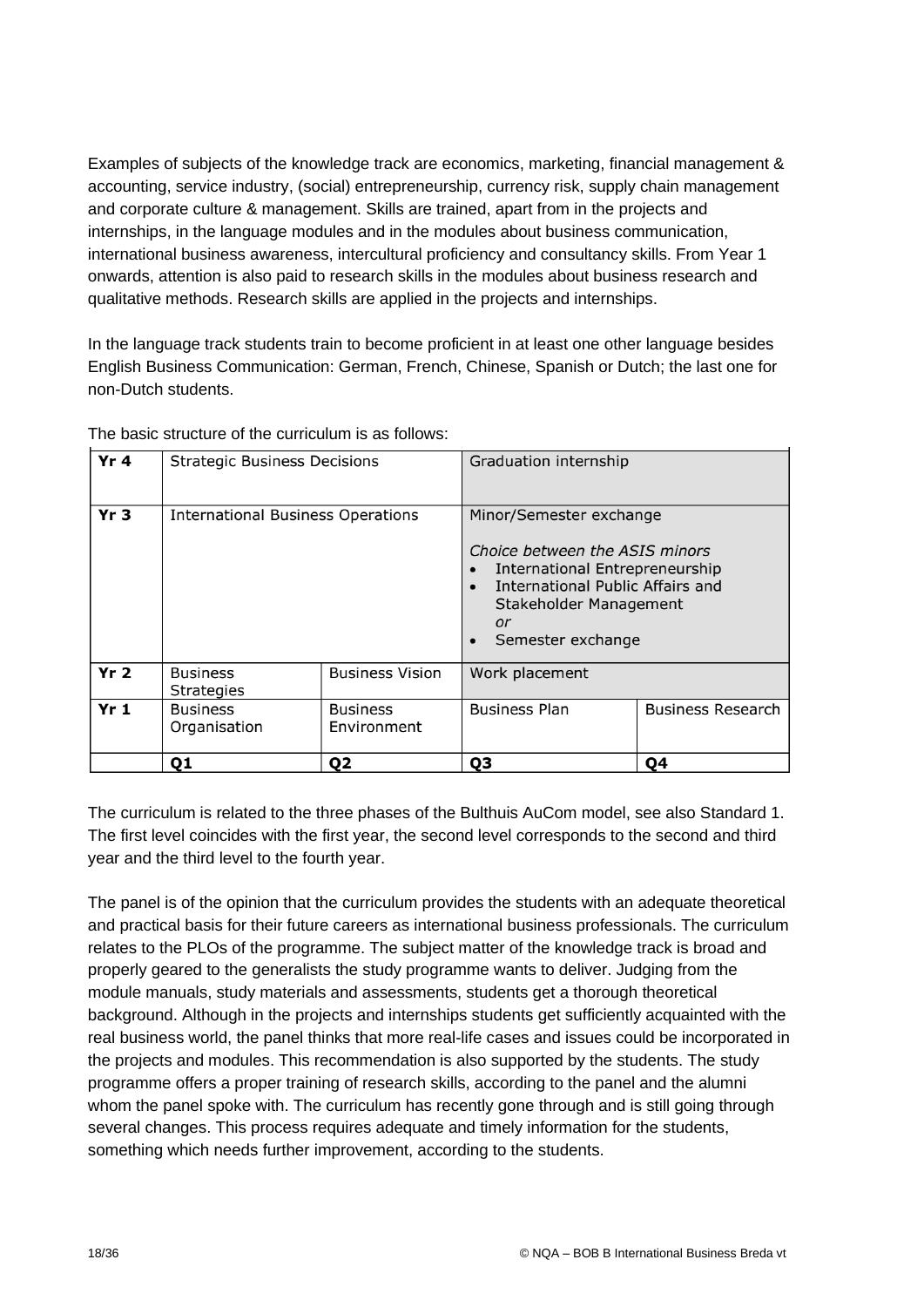#### *Language*

The programme is fully taught in English and all lecturers must have mastered the English Language at CEFR level C1. The study programme presents the following reasons for using English as the teaching language. The study programme prepares students for the international labour market for which they need international and intercultural skills. It is aiming for an international teaching and learning environment/classroom of which an internationally and interculturally diverse student and staff population are crucial elements. Furthermore, the object of study and the targeted professional field are intrinsically international. For the same reasons the panel fully agrees with this choice of the teaching language.

#### *Different learning paths*

The curriculum offers students various opportunities to make their own choices in their learning paths. To a certain extent they can choose what kind of internship they want to do. They can choose between different minors, within ASIS IB or outside, or they can opt for an exchange programme. Until 2019 the study programme offered students the possibility to choose from the following different profiles: International Business Studies, Asian Business Studies, Cross-Cultural Management and Languages and Latin American Business Studies. From 2019 these profiles will be phased out. The more gifted and ambitious students can follow a dual degree programme. They can follow the last two years at a partner university of ASIS IB in France, Germany, Hungary, Italy and Mexico. To be admitted to a dual degree programme, the student must have obtained high grades in the first two years and be well motivated. The quality and end levels of the dual degree programmes are governed by comprehensive partnership agreements ASIS IB has made with the universities concerned. On the one hand the panel is of the opinion that these opportunities for different learning paths are valuable, because they enable students to differentiate. On the other hand, it wonders whether the aim of the programme to have its students achieve all PLOs at level 3 leaves enough room for differentiation.

#### *Internationalisation*

Being an international study programme, ASIS IB has a high degree of internationalisation, according to the panel. This can be traced back in the content of the curriculum, which has a fully international scope. All PLOs are approached from an international angle, using for example international business cases, international literature or links to international legal challenges. As mentioned above, students also have to become proficient in at least one more foreign language, besides English. Intercultural proficiency runs as a common thread through the curriculum and is particularly acquired during the periods the students are abroad. All students have to spend a full year abroad: this can be any combination of the Work Placement in Year 2, the study abroad period in Year 3 and the Graduation Internship. The non-Dutch students can stay in the Netherlands during the entire course. The study programme also succeeds in creating an international and intercultural learning environment with almost 25% of the students being non-Dutch, representing 33 different nationalities and with 28% of the teaching staff being non-Dutch, representing 14 different nationalities. For the future number of non-Dutch students, the study programme has set a target of 50% in 2025. The panel is pleased with this valuable but ambitious target.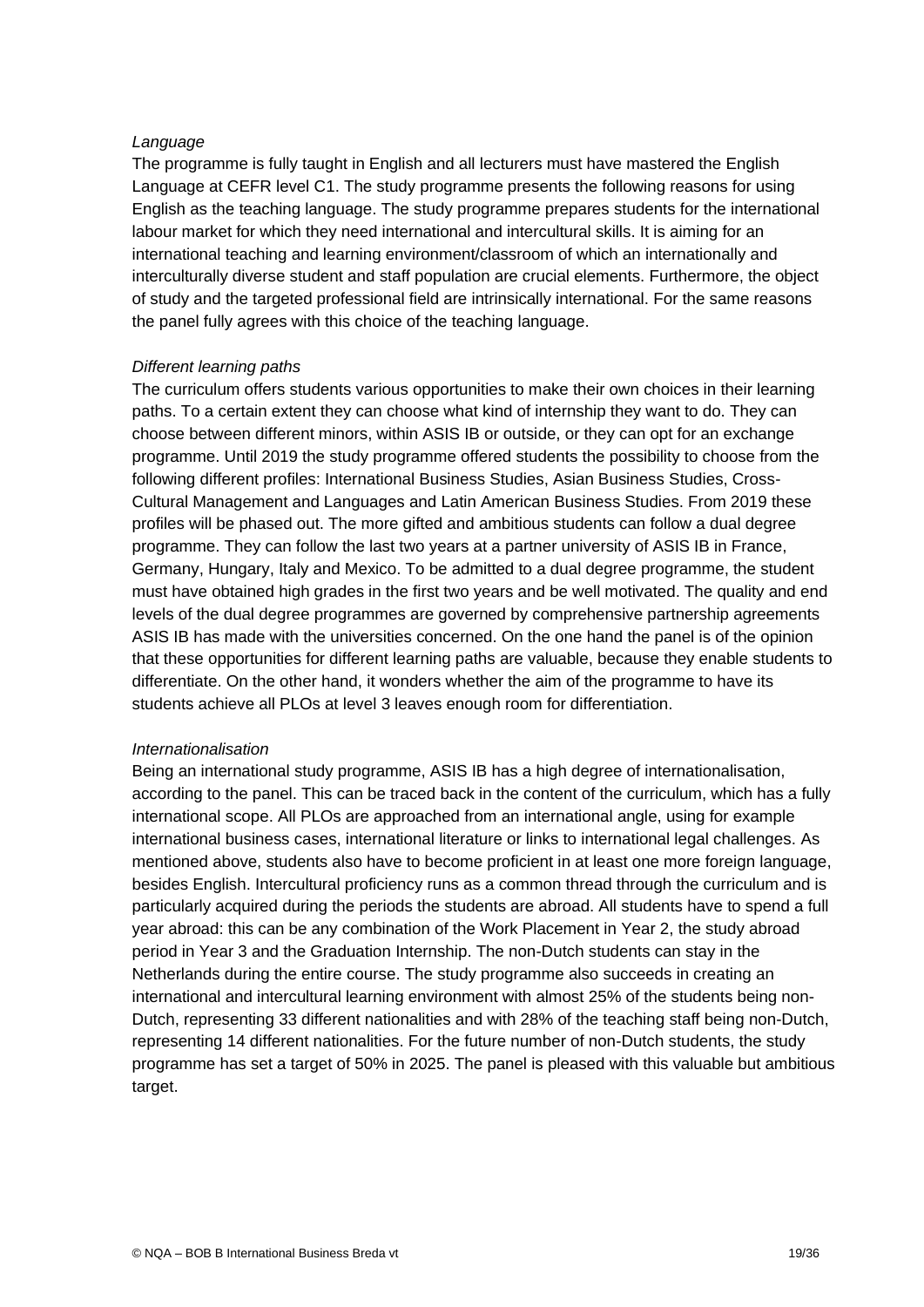#### *Didactic concept*

The didactical approach of the study programme is based on the Avans educational vision *Achieving Your Full Potential Together*. Small-scale education is an important element. Students and lecturers know each other and knowing students personally is essential in order to be able to focus on their development, according to the study programme. A focus on the individual is therefore a key priority. With different teaching methods the study programme tries to activate the students and make them take the responsibility for their own development. The study programme has used recent insights from the field of educational sciences and neuropsychology for building blocks of learning: challenging, building on prior knowledge and skills, repetition, focusing, feedback on development and (multidisciplinary) collaborative learning. The work field is also involved in the rendering of the education. According to the panel the didactical approach is clearly student-centred and fits in with the goals of the study programme. On the basis of its talks with students, the panel concludes that the study programme is successful in establishing smallscale education. In a study programme with over 1000 students, this is quite an achievement, according to the panel.

#### *Supervision, student coaching*

Each student has a study and career counsellor/coach who monitors the student's progress and schedules a number of meetings with the student to discuss his/her academic progress and personal and professional development. In year 1, each student has at least one meeting per study period; in year 2, the student will be invited at least once. In the last two years the students have to take the initiative themselves to consult their study and career coach. Students can also consult the IB Study Advisor for advice on matters like educational issues, study planning or referral to other study programmes. The Avans Student Counsellors look after the interests of students and provide information about Avans UAS in general, other study programmes, financial matters and the rights and obligations of students. There is additional support for specific groups like students who perform top-level sport or who have the status of student-top entrepreneur and extra support for students who have a functional impairment. There is a special helpdesk for dyslexia, ADD and AD/HD. From student evaluations, the Student chapter in the Self-evaluation Report and the panel meeting with students, it appears that students grade the counselling as satisfactory, but they think that in the last two years this could be extended.

#### *Staff*

ASIS IB has 47 lecturers (38.92 Fte.). Almost all staff members have international experience, contributing to the international business orientation of the study programme; 13 lecturers are non-Dutch. Most lecturers have a master's degree or higher (37 out of 47). Nine lecturers hold a PhD degree, while two were pursuing a PhD at the time of the audit. Almost all lecturers (94%) have a BDB+ qualification, or equivalent; 86% of the lecturers have finished the Assessment module (BKE) of the BDB course. Others have followed the module on Education & ICT and a few the Brain & Learning module. Specific training has been undertaken by lecturers involved in supervising and assessing graduation projects. Lecturers are responsible for their own career development and employability. According to the lecturers the panel met, the programme provides enough development and training possibilities. Examples of recent individual training tracks are Green Belt, digitalisation courses, and personal career coaching. Some lecturers participate in one of the following research groups of Avans: Sustainable Finance and Accounting, International Business, Improving Business and Brain and Learning, while one lecturer is Associate Professor in the Expertise Centre for Sustainable Business.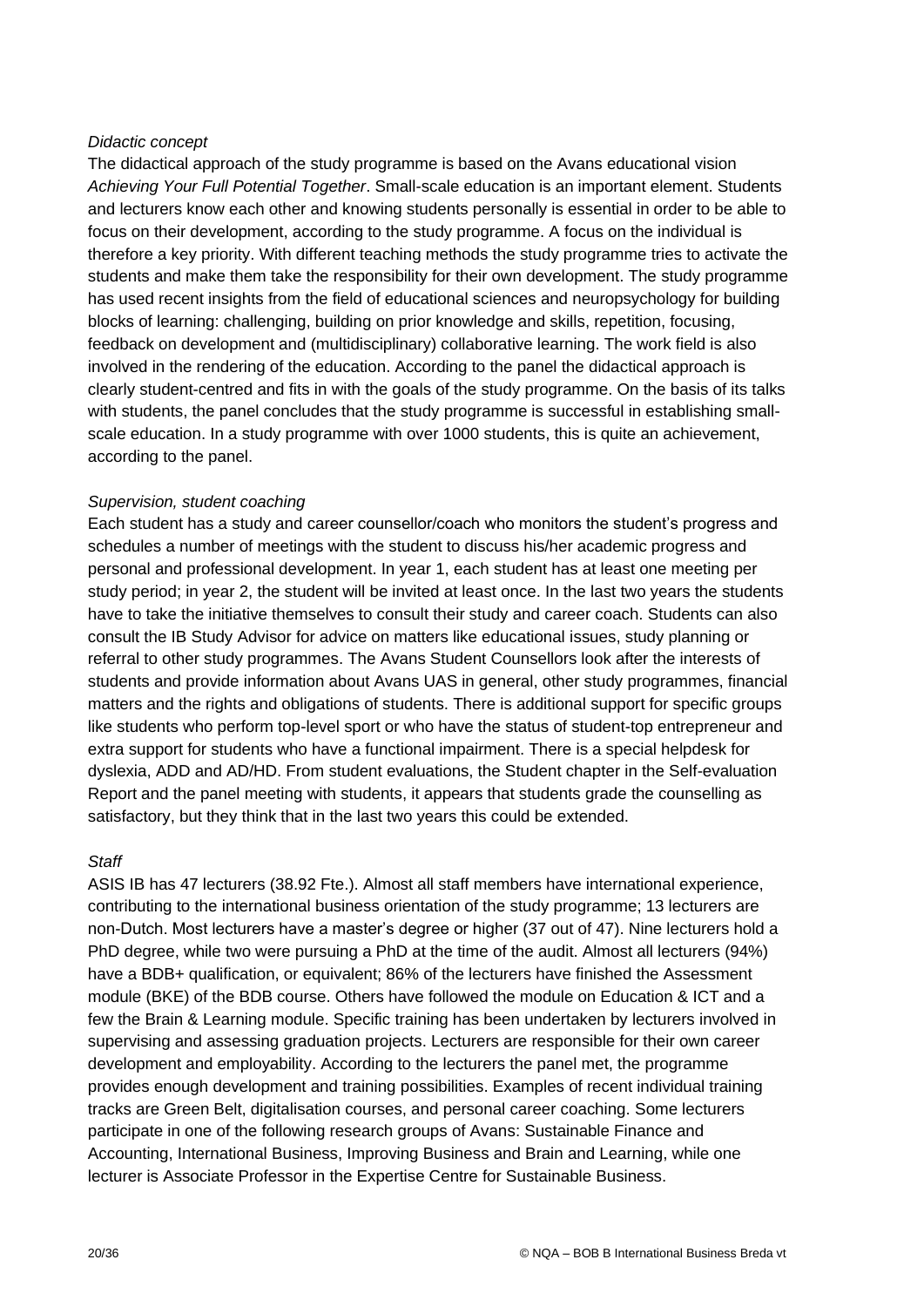The panel has met a dedicated and well-qualified team of lecturers. The expertise of the staff covers the contents of the curriculum. The team has recently gone through a difficult period, see also *Short Outline of the Study Programme*, but several members of the team have told the panel that they are strongly convinced that the study programme is on the way up. The atmosphere has clearly improved; there is a much better team spirit and the internal communication has improved. There is a better setting and atmosphere to hold each other accountable, according to the lecturers. Motivation is back. The staff have a lot of confidence in the new management. The panel was pleased to hear that there had been no staff turnover in the last year. Given the challenges of the study programme, the panel advocates the constant monitoring of staff workload. The panel is impressed by the training facilities for staff members and opportunities for further development. In this respect, the panel is especially positive about the attention paid to the subject of Brain & Learning. The involvement of lecturers in research groups and centres of expertise is favourable for the further improvement of the contents of the curriculum, keeping it up-to-date and strengthening the research component of the curriculum. The outcomes of recent student evaluations of the lecturers reflect the difficult time the study programme went through. However, students generally judge the lecturers positively and praise their willingness to help students. They are also positive about the input of the lecturers from their own experience in the work field.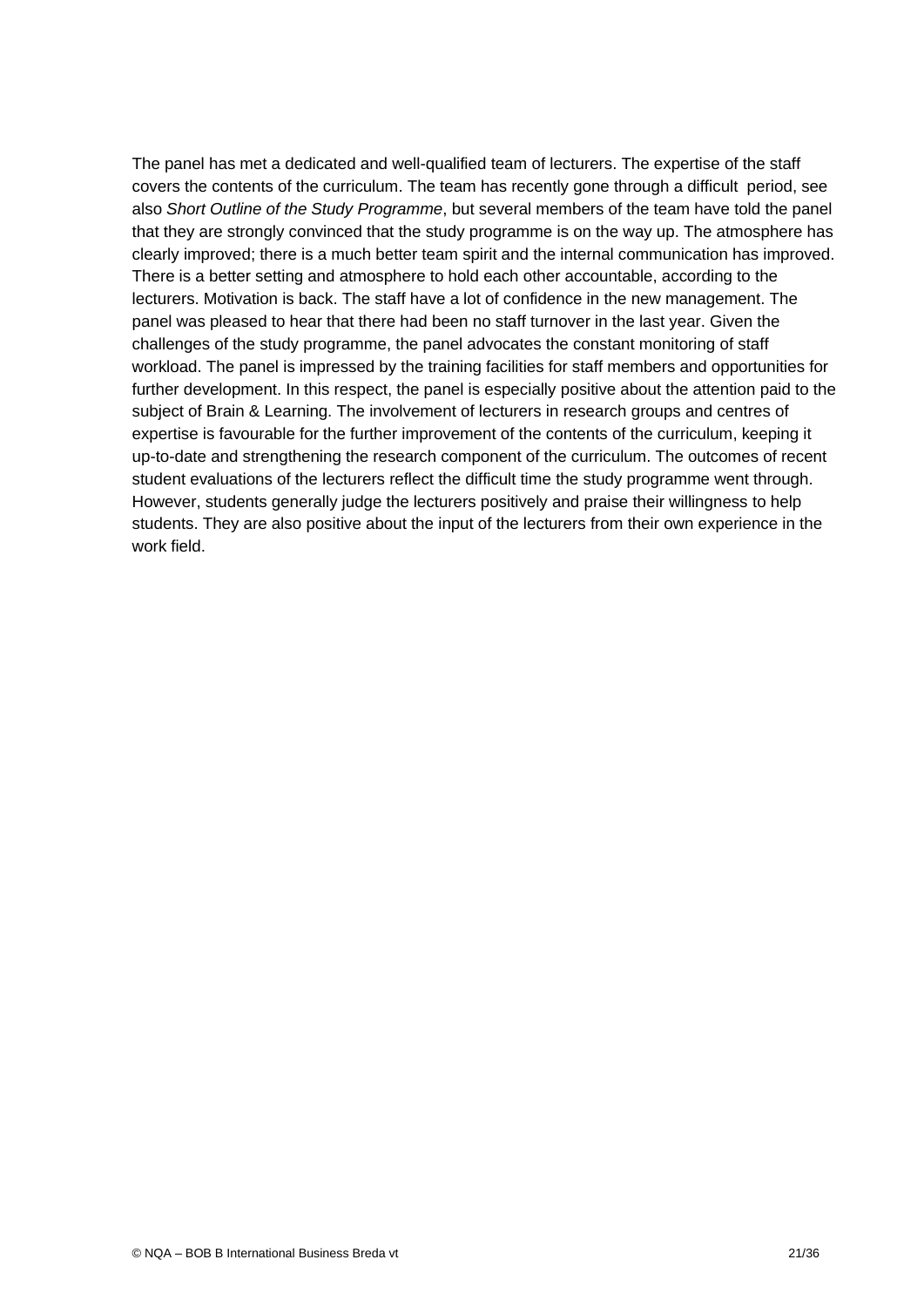# **Standard 3 Assessment**

*The programme has an adequate system of student assessment in place.*

#### **Conclusion**

Based on the considerations mentioned below, the audit panel assesses that bachelor International Business study programme **meets** the generic quality for standard 3.

The study programme has adopted an assessment policy which is well thought out and is aligned with its PLOs. The study programme applies sufficient integration in the assessments, with different assessment formats, but this can be further increased to cater better for the goal to educate generalist professionals who can tackle complex problems. The overall quality of the assessments is satisfactory. The grading of the assessments, however, can be more insightful. Students note considerable recent improvements of the assessments and of the provision of information about assessments and assessment criteria. The grading by lecturers can still be better attuned, according to the students. The panel is highly impressed by the quality assurance of assessments. Elements of the quality assurance are a comprehensive set of guidelines for assessments, the "BKE-qualification" of most lecturers, the use of assessment matrices and the consistent application of the four-eyes principle. The Examination Board and Assessment Committee are in one word excellent. They are very knowledgeable, they take up their responsibilities and roles very conscientiously and are truly pro-active. The Examination Board has proven to be undeterred to take drastic measures if necessary, and have the full backing of the management of the study programme.

#### **Substantiation**

#### *Assessment policy*

According to the panel, ASIS IB applies a sound assessment policy which is properly aligned with the PLOs of the study programme and the type of professional the study programme aims at. This assessment policy is based on the Assessment policy of Avans (*Toetskader Avans Hogeschool)*. For ASIS IB, assessment is to ensure that all students meet the minimum requirements of the intended performance level (intermediate and end level) and to determine whether the starting professional has achieved the intended learning outcomes. Assessment is also intended to encourage learning by providing insight into the student's progress towards the intended level. Assessment can be formative or summative or a combination of both.

Assessment within ASIS IB is geared towards determining whether the student is able to routinely execute professional tasks independently, solve problems project-based in the professional arena, reflect on his/her own professional performance, also from an ethical, academic and societal perspective and continuously improve his/her professional performance. Furthermore, it has to be determined whether the student is able to function in multidisciplinary, multicultural and international settings, in collaboration with or leading others. In addition to incorporating in assessments the integration of knowledge, insights, skills, attitudes, values and ethics, there is also sufficient attention for the assessment of conceptual knowledge, according to the panel. Students need to become aware of the importance of underlying conceptual knowledge for executing professional tasks and proper functioning in various professional contexts. To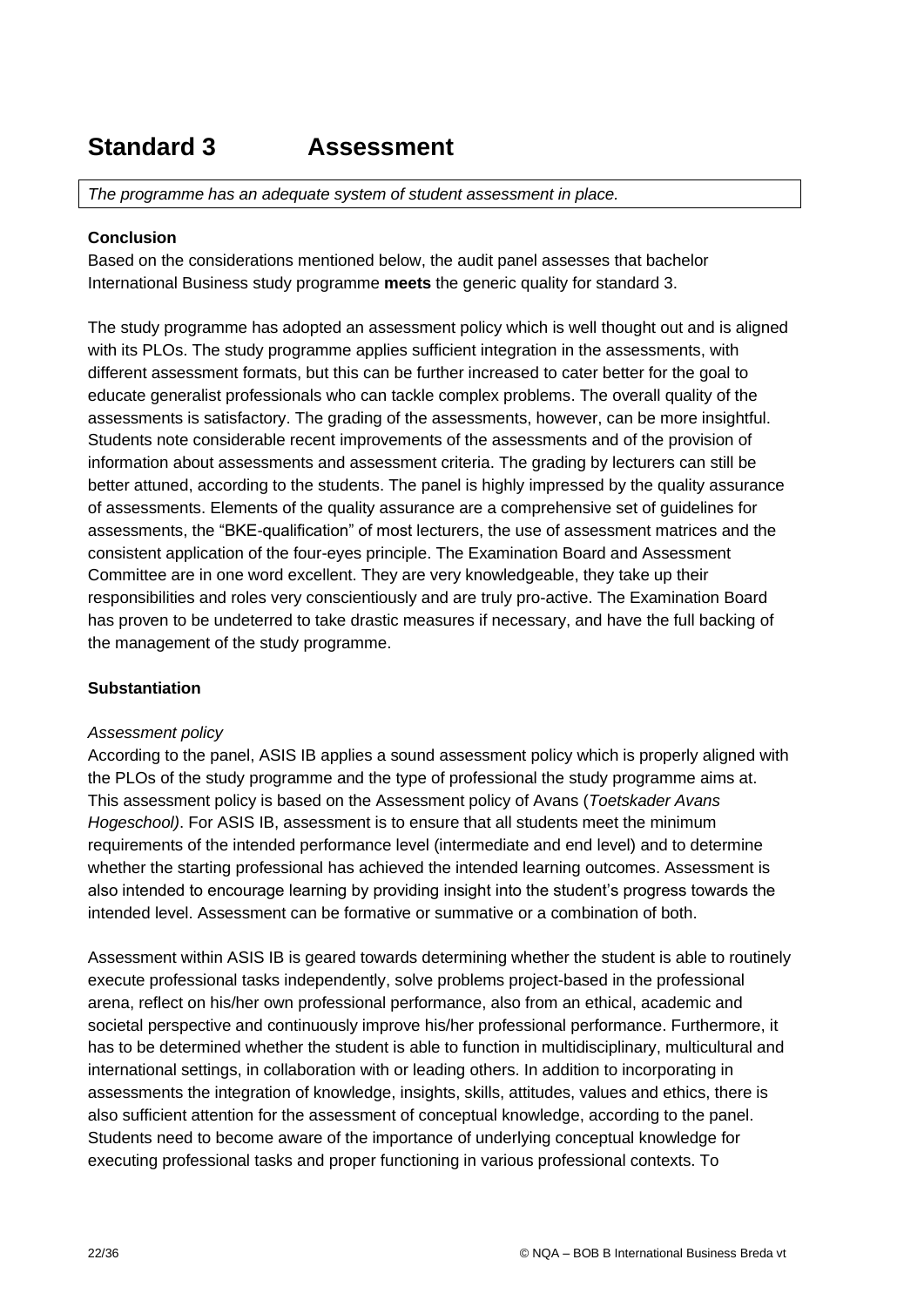accomplish this awareness, students are assessed in the mastery of conceptual knowledge (deep knowledge) especially in the first phase of the programme.

#### *Execution of assessment policy*

ASIS has drafted a comprehensive *Assessment Handbook* with guidelines for completing the assessment matrix, which is obligatory for every written assessment. The study vprogramme uses the following test cycle, which covers the full process of constructing, administering, grading and evaluating any type of test and consists of seven phases:



According to the panel, IB ASIS applies a clear set of relevant assessment formats to suit different purposes: knowledge/skills assessment, case study assessment and project assessment. Knowledge/skills assessments are related to theories, principles, procedures and concepts, their relevance, application and their interrelationships. These assessments can have various forms, such as mc-exam, open question exam, essay, presentation, debate or conversation in a foreign language. In the case study assessments, students demonstrate that they are capable of recognizing and defining a relevant problem, analyzing and dissecting a professional situation and of taking on or solving a professional problem. A case study assessment can take a written or oral form and can be an individual or a team effort. In case of a team effort, there will always be an element through which each student's individual performance will be assessed (individual reflection, oral defence or a peer assessment). Project assessments relate to the same competences as those of the case study assessments. In addition, the students demonstrate their research, planning and reflection skills and their ability to construct knowledge using previously acquired knowledge. A project assessment can take a written and/or oral form. Although there is always a collaborative element to allow for assessing collaboration,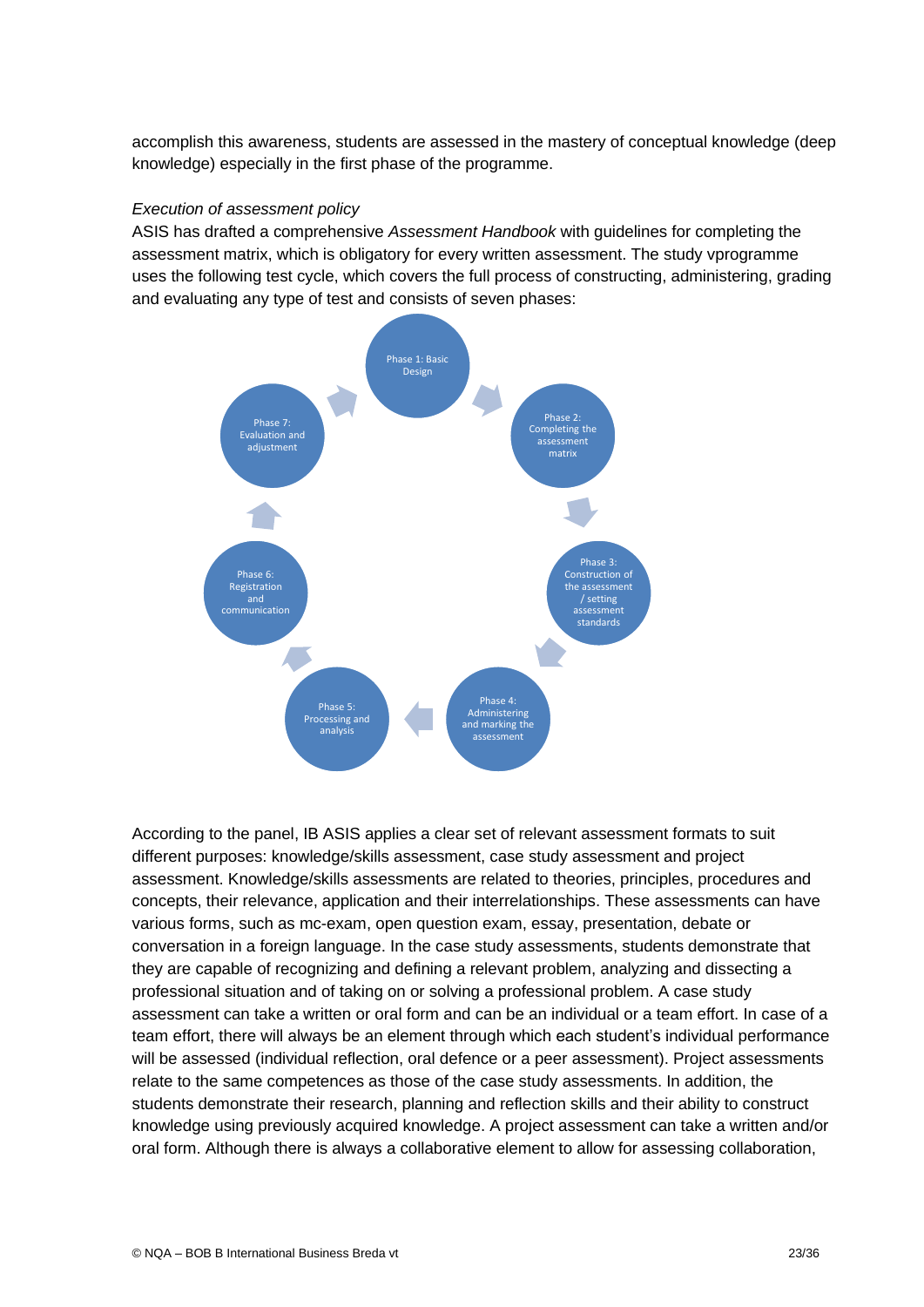communication, reflective and intercultural skills, the individual performance of each student is also always assessed.

The panel has studied a representative selection of written assessments and the related assessment forms. According to the panel, the assessments meet the standards of bachelor assessments and meet the requirements of validity, reliability and transparency. The grading, however, was not always clear to the panel. Students judge the assessment system and the various assessments as satisfactory. They notice recent improvements in this respect and are pleased with more integration in the assessments. They are generally positive about the information about the assessment procedures and assessment criteria. This also holds for the feedback they get for the assessments. However, they indicate that the grading by lecturers can be better attuned. The panel also recommends more integrated assessments in alignment with the education of generalist professionals who can solve complex problems in an integrated way.

#### *Quality assurance*

On the basis of the description of the quality assurance system for assessments, interviews with relevant stakeholders and the reports of the Examination Board and of the Assessment Committee, the panel is highly impressed by the quality assurance of assessments within ASIS IB. The *Assessment Handbook* mentioned above, the assessment matrices for written exams and the basic exam qualifications (BKE) most lecturers have play an important role in this quality assurance. Assessments and scoring are always only conducted by lecturers who are qualified to do so (BKE-qualified or equivalent) and who have been appointed assessor/examiner by the Examination Board. Also the application of the four-eyes principle contributes to good quality assurance. All knowledge and language tests are peer-reviewed after construction. Written exams in general are scored by one assessor, after first having reviewed a few students' exams with other assessors. Oral assessments are always performed by at least two assessors or recorded for reference.

There is a clear division of tasks and responsibilities of the bodies and functionaries involved in the quality assurance of assessments. The Examination Board has the task assigned by law to safeguard the quality of exams, to appoint examiners and to establish whether a student can be awarded a degree. The ASIS IB Examination Board consists of a team of IB lecturers and an external expert and reports to the management of the study programme. The Examination Board has appointed a Quality Control Officer who independently conducts investigations into the quality of exams and exam procedures. The Education Committee (EC) of the study programme is responsible for the curriculum and the overall assessment programme. The Education Committee has delegated the examination control process to the Assessment Committee (AC). The AC has established guidelines and instructions in order to assess and establish the results of assessments and examinations (*Assessment Handbook*). It also verifies that the four-eyes principle is applied and carries out random samples each term.

Based on the study of the reports of the Examination Board and of the Assessment Committee and the meeting with several of their members, the panel is of the opinion that they both take up their responsibilities and perform their tasks in an excellent way. Recently, the Examination Board has proven to be undeterred to take necessary drastic measures when it discovered the basic quality of an assessment was at stake. It is also good to know that in these instances the Examination Board got the full support of the management, as the panel has established. The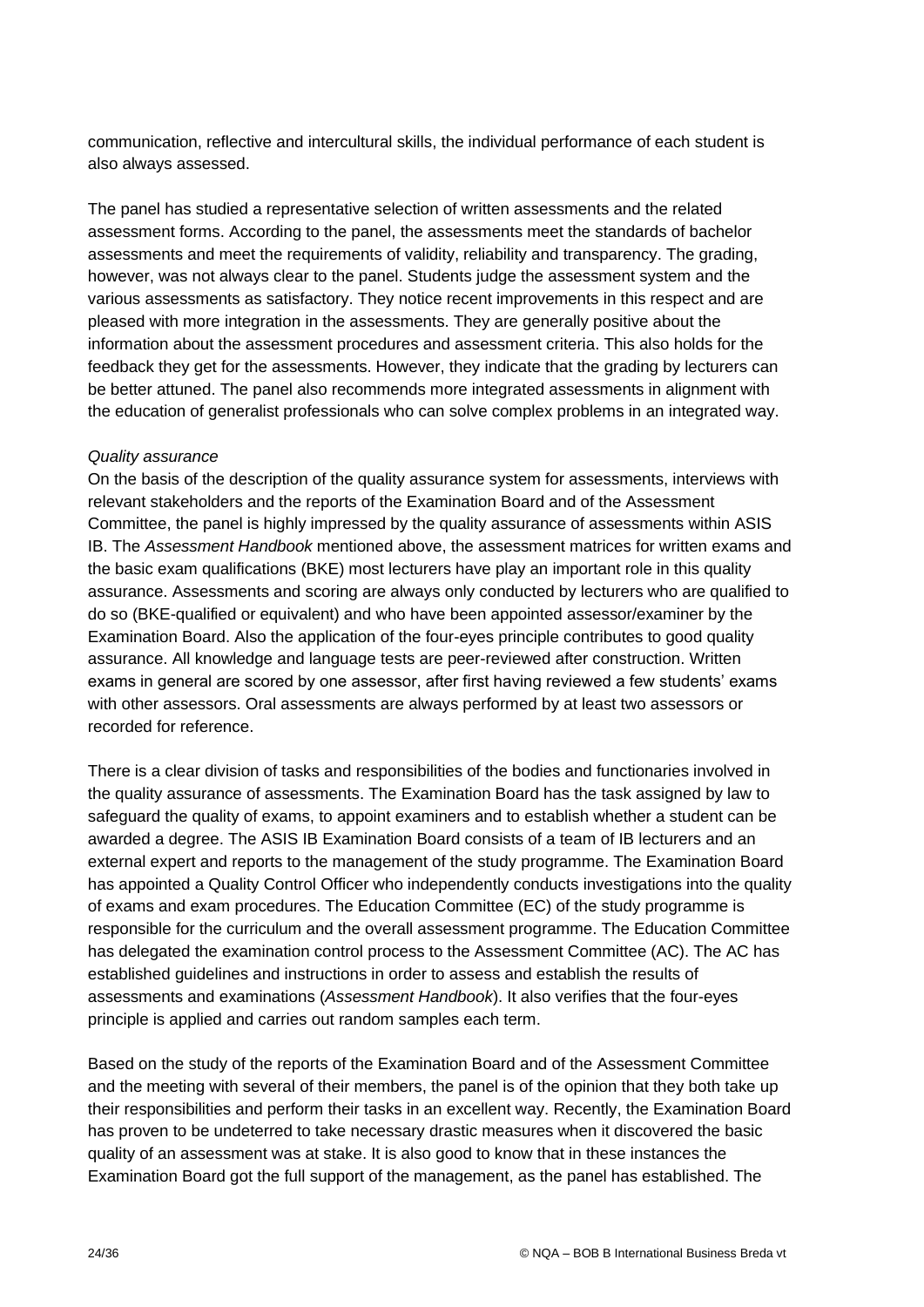Examination Board also plays an active role in safeguarding the bachelor level of the Dual degree programmes students can follow.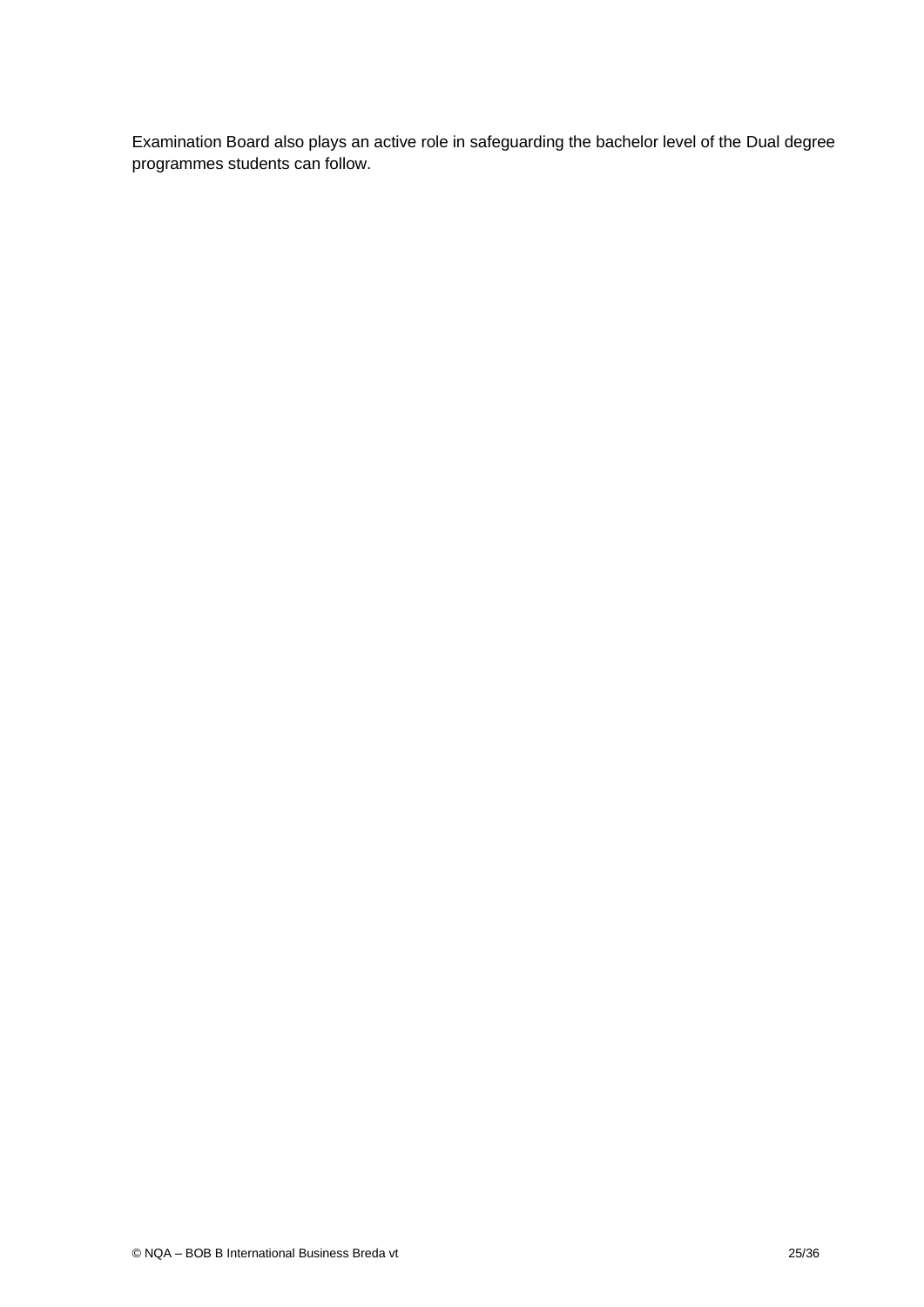# **Standard 4 Achieved Learning Outcomes**

*The programme demonstrates that the intended learning outcomes are achieved.*

### **Conclusion**

Based on the considerations mentioned below, the audit panel assesses that bachelor International Business study programme **meets** the generic quality for standard 4.

With its curriculum, the design of the graduation phase and the results of the graduates, the study programme demonstrates that the students achieve the intended outcomes. The graduation products meet the requirements of the professional bachelor level and show that all the intended learning outcomes have been achieved, except for those of the second foreign language. The latter are assessed before the graduation phase. By using different graduation products, the study programme is able to assess a diverse set of learning outcomes at the highest level, including those related to communication, collaboration and intercultural skills. The final theses are methodologically and theoretically well founded, although using the same tight methodological format. The subject matter of some of the theses could have more international focus. The grading can be made more insightful and the related feedback extended. Alumni are positive about the link between the programme and their jobs. The programme also turns out to be a good preparation for a master's programme. The professional field is positive about the level of the IB graduates.

# **Substantiation**

### *Level of intended learning outcomes in graduation products*

As part of the graduation all 24 IB PLOs are assessed in the following three integrated assignments.

### International Business Case (12 EC)

The main topic of the International Business Case (IBC) module is corporate business strategy in an international context. All four business areas are incorporated on a strategic level (Marketing & Sales, Finance & Accounting, Operations & Supply Chain Management and Organisation & People). Students show that they can make relevant recommendations for the company's strategy related to the four business areas through the analysis of a business case and they show they can apply strategic decision-making techniques. They receive a new business case every two weeks, thus experiencing different contexts and applying transferable skills. The International Business Case module is assessed individually through an international business case exam comprising a full day.

### Project Strategic Business Decisions (12 EC)

Through the Project Strategic Business Decisions (SBD) students show they are capable of investigating the recent and future corporate strategy of an internationally listed business. Also, this module incorporates all four business areas on a strategic level. The final deliverables of the project consist of a recommendation report, an oral defence with two assessors and a reflection report. The project is carried out by groups of about four students. The oral defence and the reflection report are individual products.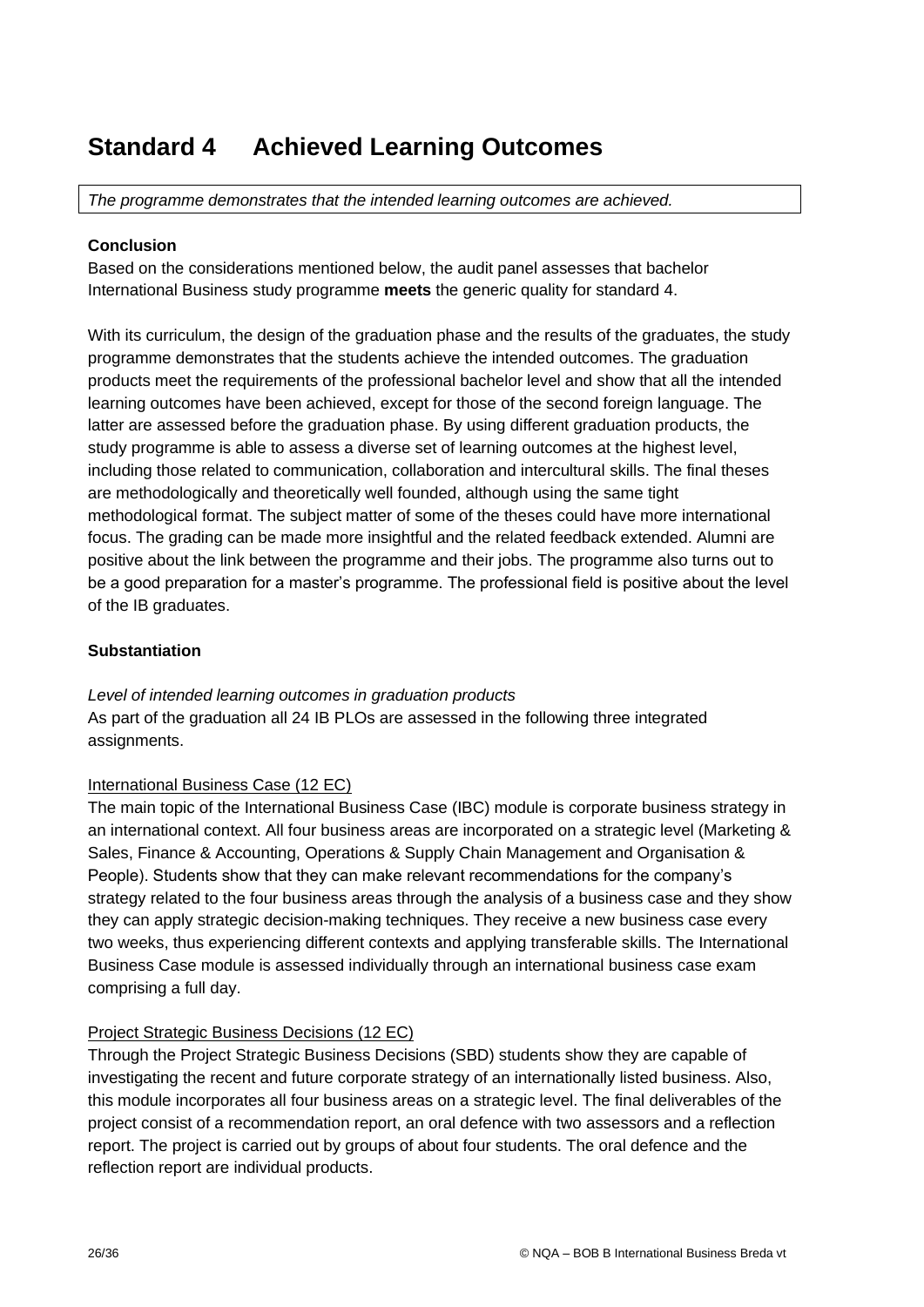### Graduation Project (30 EC)

In the Graduation project students individually work on a complex business issue for an international company in the Netherlands or abroad in an internship of twenty weeks. Business issues can relate to any of the four above-mentioned business areas. In this project students also prove that they can carry out research at bachelor's level. Students have to find the companies or organisations where they wish to do their graduation internship themselves. They need approval of the graduation coordination team, who will assess the suitability of the company and the assignment offered. During the graduation project students are supervised by a school mentor and a company mentor.

The main deliverable is the thesis (80% of final grade). In the thesis, students present their solution to the business issue and give a research-methodological justification of the choices made. They are also required to pitch their digital presence in the work field. The reflection report is the second deliverable (20% of final grade). In this report students reflect on their personal and professional development by using the STARR-method. The thesis and reflection report are assessed by ASIS lecturers, one of whom is the school mentor, with the company mentor giving advisory input. In the oral defence, students have to present and defend their research, the research output, conclusions and recommendations before a panel of two ASIS assessors, one of whom the school mentor. They are advised by an external adviser form the work field. Students are only allowed to do their oral defence if the thesis and the reflection report are graded with a 5.5 or higher mark. The oral defence will result in a mark-up of 0.5 or no mark-up. As of 2019 - 2020 this mark-up will be abolished and the final grade will be based on the thesis, reflection report and oral defence.

According to the panel, the study programme has designed a proper graduation process with clear go/no go moments and adequate guidance and marking procedures. The deliverables together cover all PLOs, except for the PLOs relating to the second foreign language, which are assessed before Year 4. The panel is positive about using different graduation products to assess both individual work and teamwork, in order to be able to also assess PLOs related to collaboration, communication and intercultural skills.

The panel has studied 15 theses of students who graduated in the last two years, together with the related assessment forms. The panel also looked at a selection of exams of the International Business Case module and a selection of reports of the Strategic Business Decisions project. The theses, reports and exams meet the requirements of the professional bachelor level and show that the intended learning outcomes have been achieved. As to the theses, the panel assessed all of them as satisfactory. According to the panel, the grading by the IB assessors was rather high and could be more insightful. The feedback with the grading could be further extended. The theses were all methodologically and theoretically well founded. However, it seems that all students have to follow strictly the same methodological format. The panel advocates more flexibility in this respect. For some theses, the subject matter could have had more international focus. The exams of the International Business Case are of a high level and especially allow for testing the students' skills in critical thinking. The reports of the Strategic Business Decisions the panel studied are satisfactory and give sufficient insight in the balance between teamwork and individual performance. The reflection reports, however, could be more specific. The panel was impressed by the high level of English of the graduation products.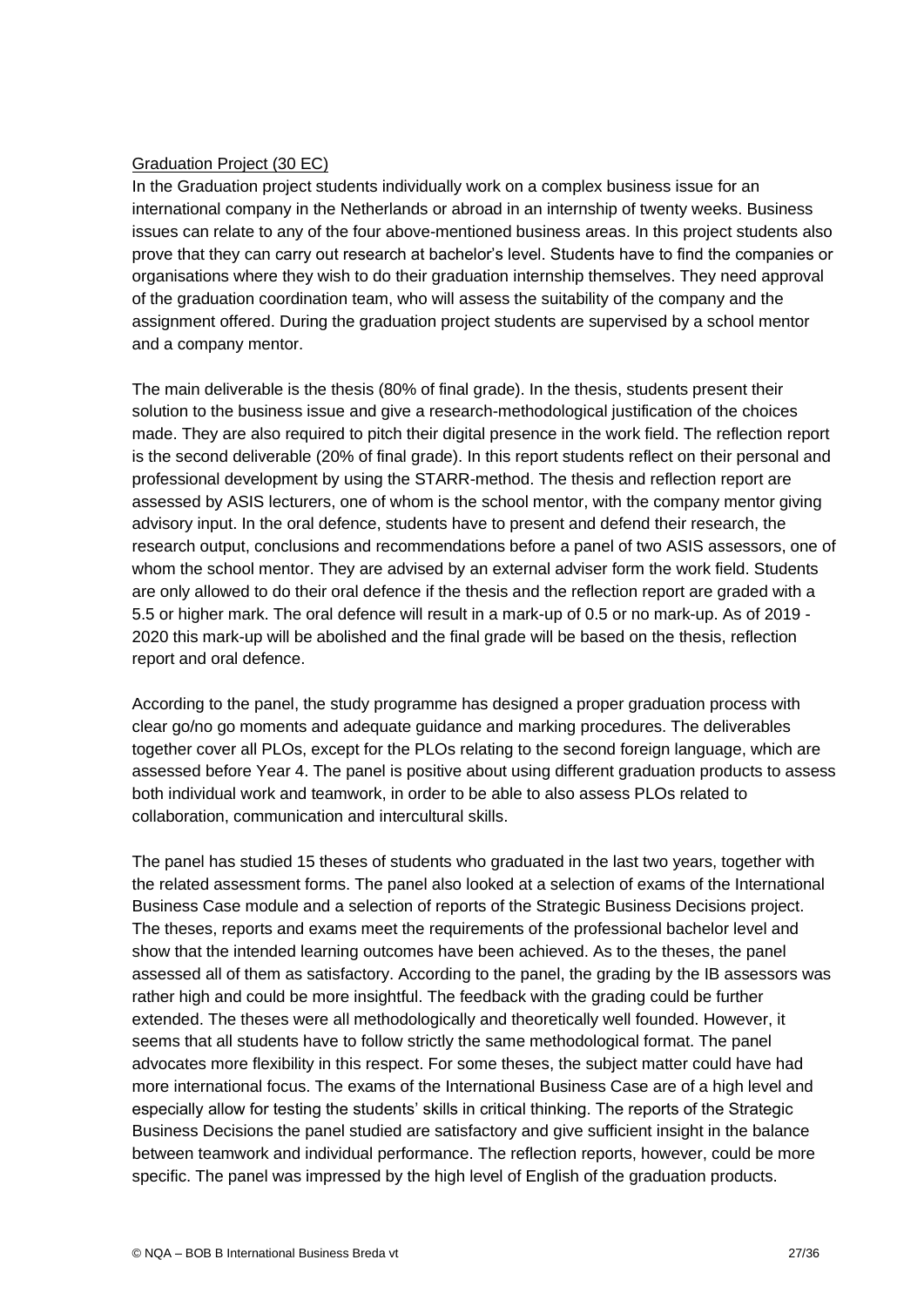### *Functioning of alumni in the work field*

Recent surveys among alumni show that the alumni are satisfied with the programme. This was also confirmed by the alumni the panel met. The IB study programme offers appropriate preparation for the international labour market. Approximately 90% of the respondents of the surveys indicate that they work for an internationally operating company, 88% consider their job to be international, while about 50% work outside the Netherlands. Alumni are satisfied with the link between the programme and their job. Alumni who took up master's programmes believe that the programme offers a good preparation for a master's programme. Company surveys and feedback of external advisers show that the professional field is satisfied with the level of the IB graduates. The representatives of the work field the panel spoke with, were also positive about the IB graduates.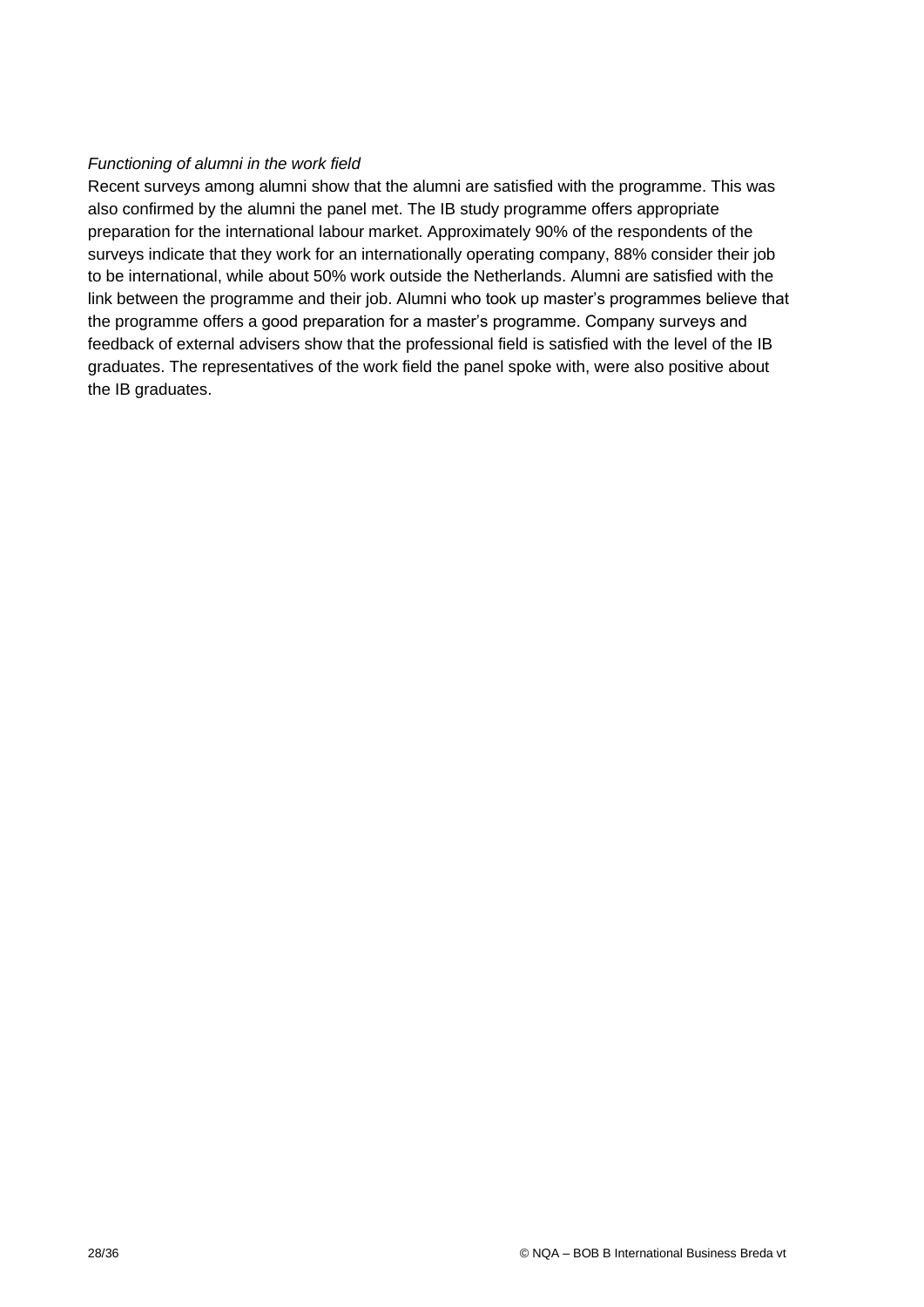# **General conclusion**

### **Assessments of the standards**

The audit team comes to the following judgements with regard to the standards:

| <b>Standard</b>                                 | <b>Assessment</b>                  |
|-------------------------------------------------|------------------------------------|
| <b>Standard 1 Intended Learning Outcomes</b>    | Meets the generic quality standard |
| <b>Standard 2 Teaching-learning Environment</b> | Meets the generic quality standard |
| <b>Standard 3 Assessment</b>                    | Meets the generic quality standard |
| <b>Standard 4 Achieved Learning Outcomes</b>    | Meets the generic quality standard |

#### **Considerations and conclusion**

Weighing of the judgements with regard to the four standards is based on the assessment rules of NVAO.

The bachelor study programme International Business of Avans University of Applied Sciences in Breda is going through a lot of changes, both in its organisation and in relation to its curriculum. There are many challenges for the study programme and its team. One could say that therefore, this audit was too early. Nevertheless, because of the changes in the organisation, management , culture and the changes in the curriculum, the panel is fully convinced that the study programme is able to tackle the challenges successfully. There is a sound basis for this trust. The present curriculum suits the PLOs and offers students an adequate theoretical and practical basis for their future careers. The programme is truly international. The study programme has close links with the work field. Students acknowledge the recent improvements and assess the study programme and the lecturers in general positively. The assessment system of the study programme is adequate. Within the team the team spirit is back and there is much confidence in the new management. The excellent Examination Board and Assessment Committee add to the positive assessment by the panel of the Breda IB study programme.

The audit panel assesses the quality of the bachelor study programme International Business of Avans University of Applied Sciences in Breda as **positive**.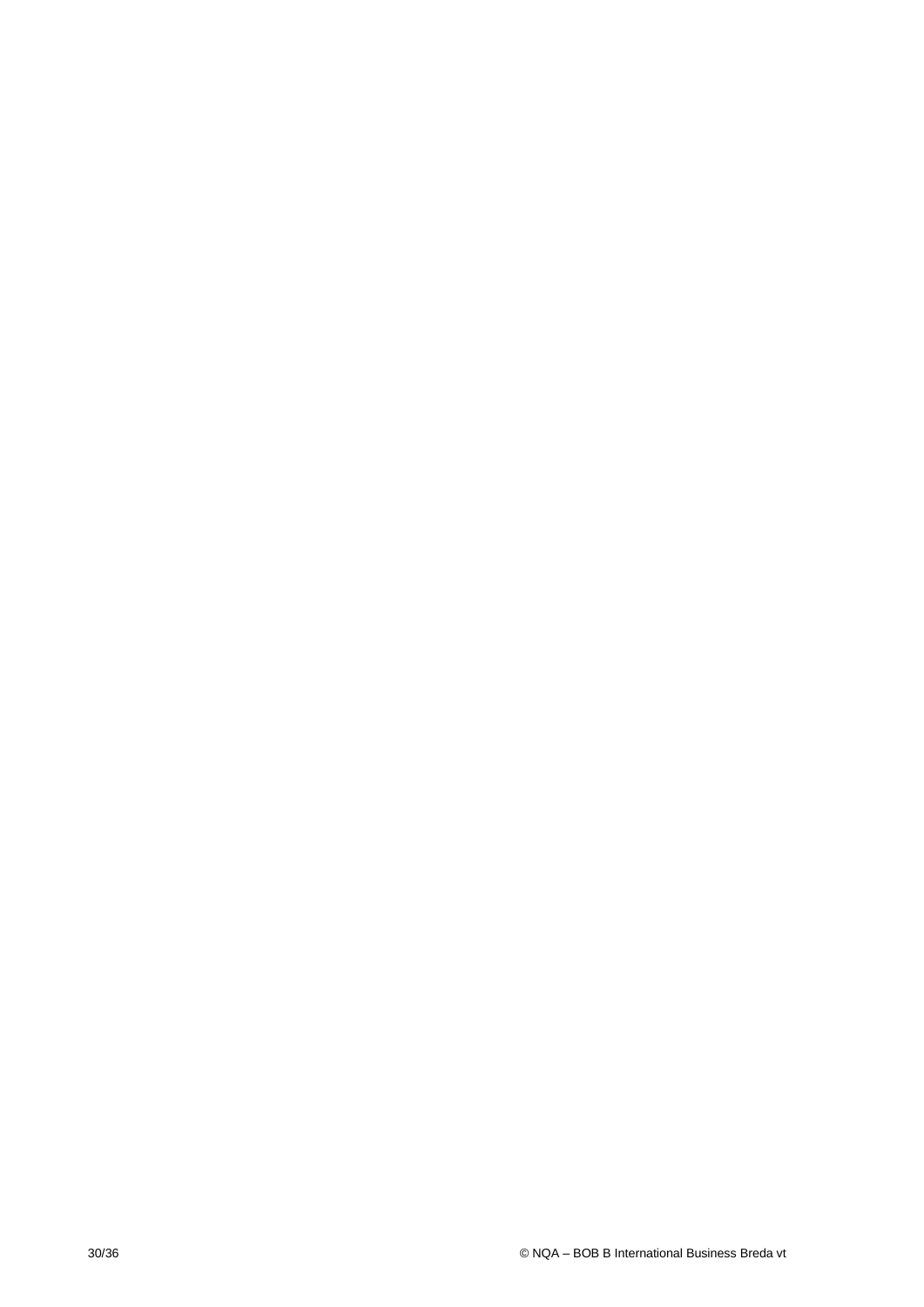# **Recommendations**

The audit panel has the following recommendations for the study programme:

### **Standard 1**

• Re-assess the requirement for all students to accomplish all PLOs at level 3 in view of their opportunities to distinguish themselves sufficiently.

#### **Standard 2**

- Incorporate more real-life cases in the projects.
- Increase the cooperation with the relevant research groups of Avans (lectoraten) and make them more visible in the programme.

#### **Standard 3**

- Make the grading of assessments more insightful.
- Make sure the lecturers attune their grading with each other better.

#### **Standard 4**

- Consider introducing more different types of graduation products to make a better alignment with the goals of the study programme and the requirements of the work field.
- Make sure the subject matter of all theses is clearly international.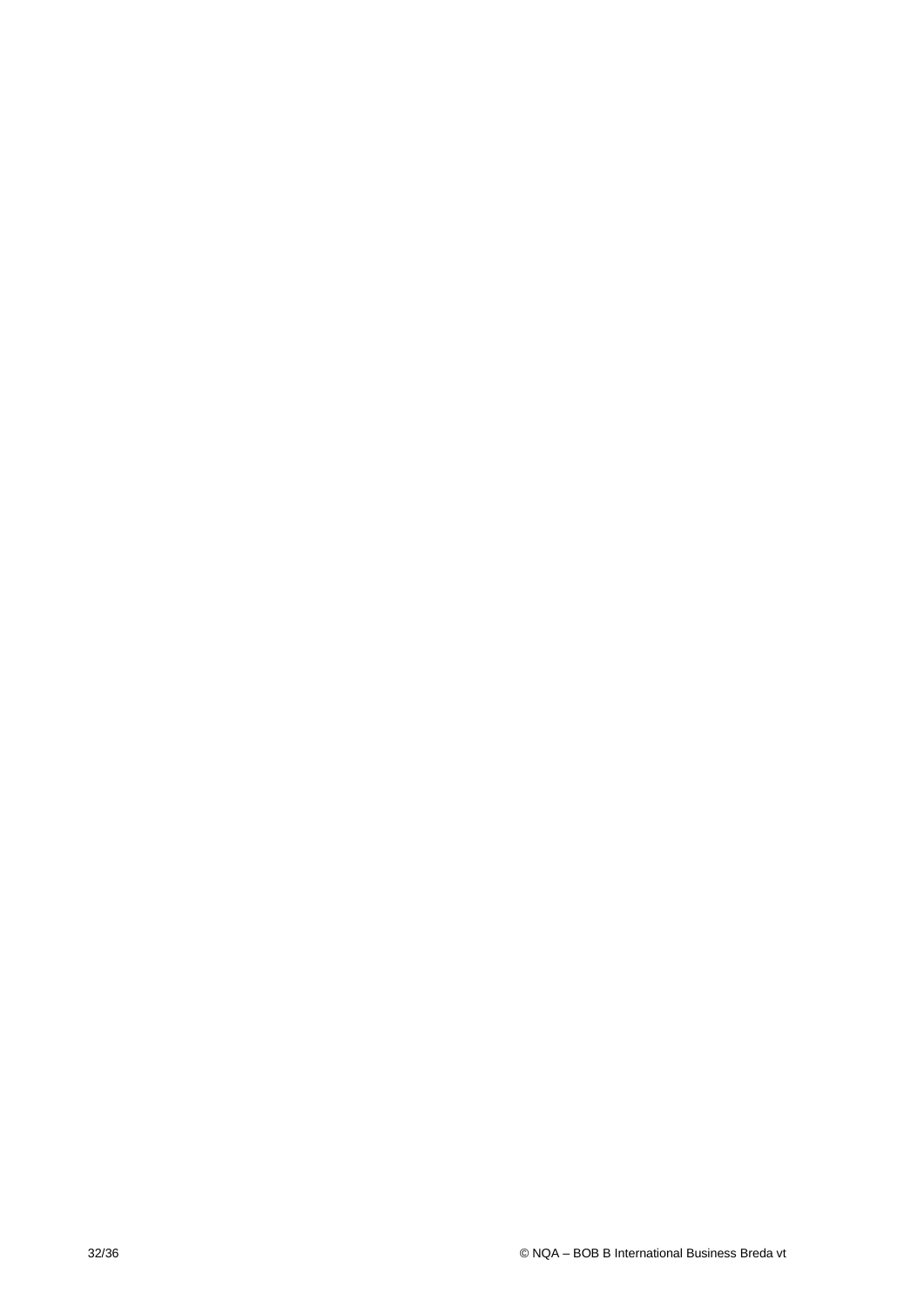# **Appendices**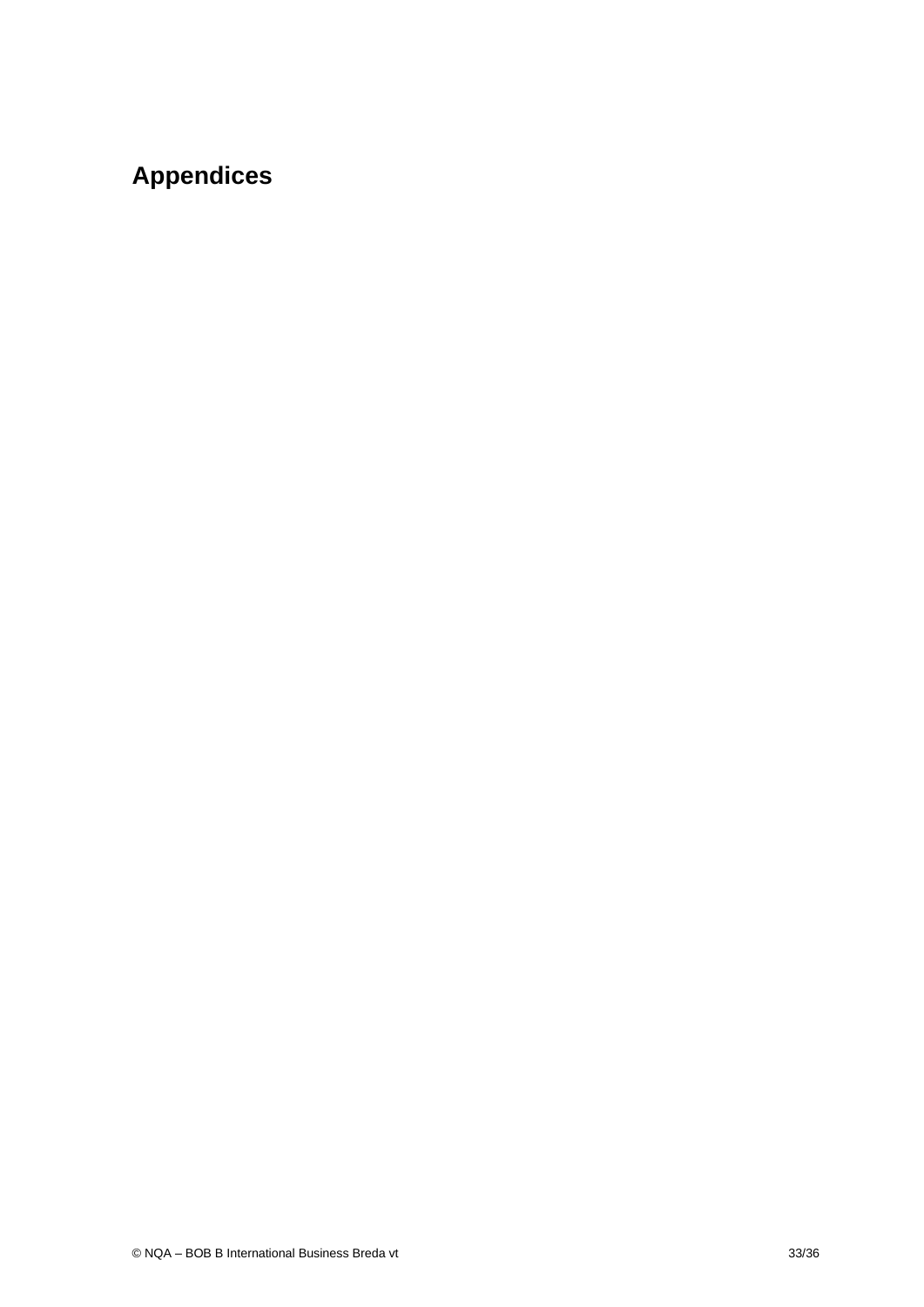### <span id="page-33-0"></span>**Appendix 1: Programme for the site visit Programme ASIS IB Accreditation visits, 2 October and 24 October 2019**

**ASIS – International Business**, Hogeschoollaan 1, Breda, the Netherlands (entrance parking on the Molengracht).

| Audit Room       |  |
|------------------|--|
| Audit Room       |  |
| Preparation Room |  |

2 October: HQ 201 24 October: HF 105 24 October: HF 10

| <b>Day</b>           | <b>Time</b>                          | <b>Activity</b>                                |                               | <b>Participants</b>                                    |
|----------------------|--------------------------------------|------------------------------------------------|-------------------------------|--------------------------------------------------------|
|                      | 10.00                                | Welcome to the panel at Avans University       |                               | • Dean Avans School of International Studies           |
|                      |                                      |                                                |                               | • Team manager International Business                  |
|                      |                                      |                                                |                               | Welcome and a short introduction to ASIS               |
|                      |                                      |                                                |                               | and IB.                                                |
| <b>OCTOBER 2019</b>  | 10.15                                | Documents Review and Preparation               |                               | • NQA-Panel                                            |
|                      |                                      |                                                |                               | All documents are available in the audit room,         |
|                      |                                      |                                                |                               | all digital, some print.                               |
|                      | 12.30                                | Lunch                                          |                               | <b>NQA-Panel</b>                                       |
|                      | 13.30                                | Review discussion with management and          |                               | <b>NQA-Panel</b>                                       |
| $\mathbf{\tilde{z}}$ |                                      | lecturers and student representatives.         |                               |                                                        |
|                      | - additional information needed      |                                                |                               | • Dean ASIS                                            |
| WEDNESDAY            |                                      | - feedback for ASIS-IB                         |                               | • Team manager IB and FCI                              |
|                      | - decide on topics for accreditation |                                                |                               | • Head of ASIS-Operations<br>• Chair examination board |
|                      |                                      |                                                |                               | • Member examination board                             |
|                      |                                      |                                                |                               | • Student year 2, student assessor                     |
|                      |                                      |                                                |                               | • Chair education committee, assistant                 |
|                      |                                      |                                                |                               | • professor                                            |
|                      |                                      |                                                |                               | • Member education committee, lecturer                 |
|                      |                                      |                                                |                               |                                                        |
|                      | 14.30                                | End                                            |                               |                                                        |
|                      |                                      |                                                |                               |                                                        |
| <b>Day</b>           | <b>Time</b>                          | <b>Activity</b>                                | <b>Participants</b>           |                                                        |
|                      | 09.00                                | Preparation                                    | <b>NQA-panel</b>              |                                                        |
|                      |                                      |                                                | <b>NQA-panel</b>              |                                                        |
|                      | 09.45                                | Welcome back                                   |                               | Work field & Alumni, Management, Lecturers,            |
|                      |                                      | The Future of ASIS                             | <b>Students</b>               |                                                        |
|                      | 10.00                                | Work field and Alumni                          |                               | • Three respresentatives of the work filed             |
|                      |                                      | Subjects are:                                  | • Three alumni                |                                                        |
|                      |                                      | cooperation with ASIS-IB,                      |                               |                                                        |
| <b>BER 2019</b>      |                                      | internships                                    |                               |                                                        |
|                      |                                      | relevance of the study<br>programme            |                               |                                                        |
|                      | 10.40                                | Internal discussion/coffee break               | <b>NQA-panel</b>              |                                                        |
|                      | 10.50                                | Students                                       |                               | • Student year 2, student assessor                     |
|                      |                                      | Subjects are:                                  |                               | · Student year 2, student member Consultative Council  |
|                      |                                      | study programme, assessment                    | • Student year 2              |                                                        |
|                      |                                      | work load, support<br>$\overline{\phantom{a}}$ |                               | · Student year 4, dual degree student Reutlingen,      |
| THURSDAY 24 OCTO     |                                      | communication, student body                    | • Germany<br>• Student year 4 |                                                        |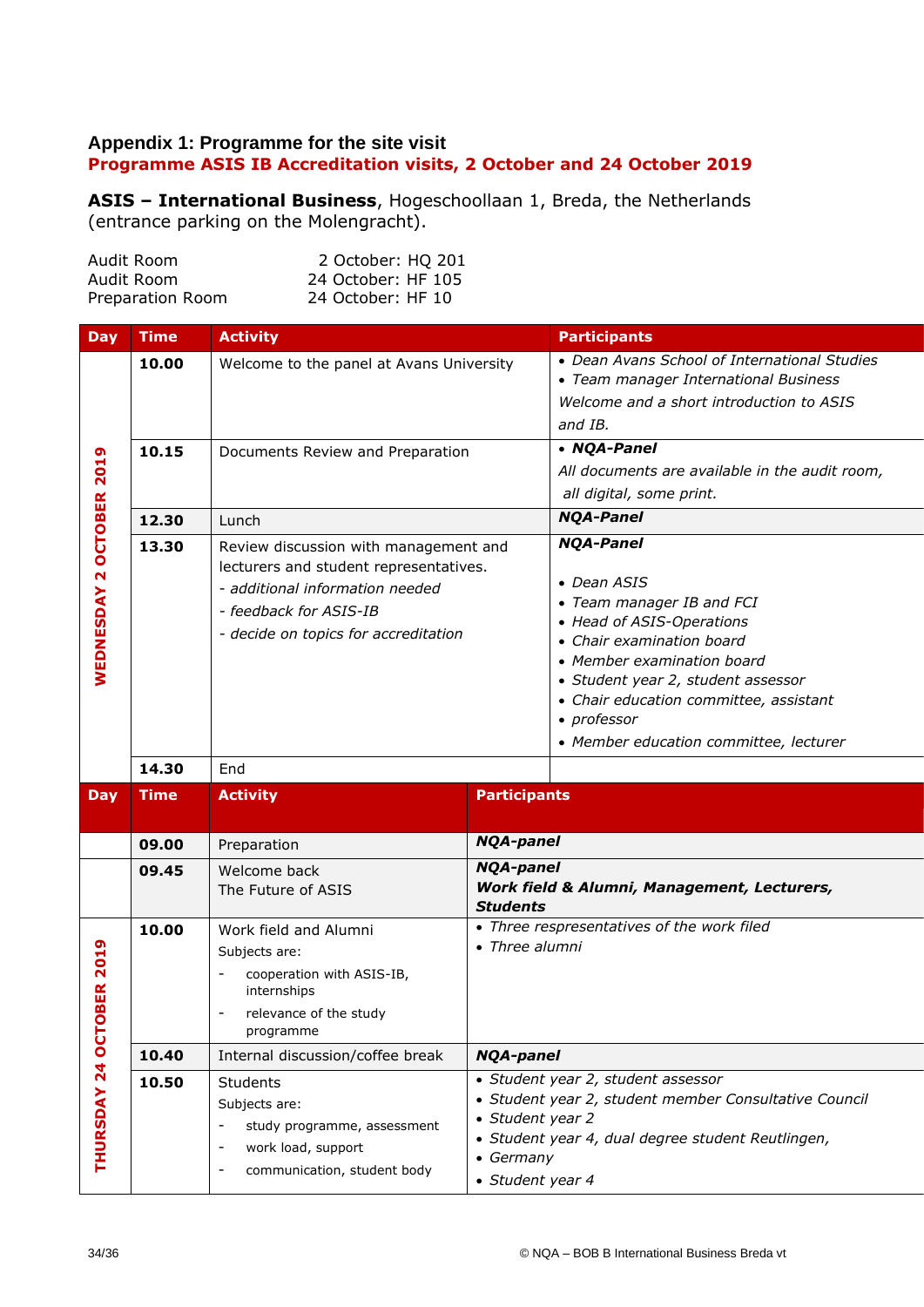|  |       |                                                                                                                                                                                                                                                   | • Student year 4                                                                                                                                                                                                                                                                                 |
|--|-------|---------------------------------------------------------------------------------------------------------------------------------------------------------------------------------------------------------------------------------------------------|--------------------------------------------------------------------------------------------------------------------------------------------------------------------------------------------------------------------------------------------------------------------------------------------------|
|  | 11.30 | Internal discussion/coffee break                                                                                                                                                                                                                  | <b>NQA-panel</b>                                                                                                                                                                                                                                                                                 |
|  | 11.40 | <b>Lecturers</b><br>Subjects are:<br>study programme -<br>content and relevance<br>teaching and examination<br>work load<br>$\qquad \qquad -$<br>working environment,<br>meetings<br>study abroad and dual<br>$\overline{\phantom{a}}$<br>degrees | • Chair education committee, assistant professor<br>research<br>• Year 1, study coaching<br>• Year 1 and $3,4$<br>• Year 2, researcher<br>• Year 3, researcher<br>· Year 4, semester 1<br>• Year 4, graduation<br>• Internationalisation<br>• Lecturer, chair Study Programme Advisory Committee |
|  |       | competence and training                                                                                                                                                                                                                           |                                                                                                                                                                                                                                                                                                  |
|  | 12.30 | <b>Lunch and internal discussion</b><br>Served in the audit room                                                                                                                                                                                  | NQA-panel                                                                                                                                                                                                                                                                                        |
|  | 13.00 | <b>Assessment and Examination</b><br>Subjects are:<br>assessment programme<br>$\overline{\phantom{0}}$<br>graduation<br>$\qquad \qquad -$<br>diplomas and dual degrees                                                                            | • Chair examination board<br>• Member examination board<br>• Member assessment committee                                                                                                                                                                                                         |
|  | 13.40 | <b>Internal discussion</b>                                                                                                                                                                                                                        | NQA-panel                                                                                                                                                                                                                                                                                        |
|  | 13.50 | <b>Programme management</b><br>Subjects are:<br>programme policy,<br>organisation<br>programme finances<br>team management                                                                                                                        | • Dean ASIS<br>• Team manager IB and FCI<br>• Head of ASIS-Operations                                                                                                                                                                                                                            |
|  | 14.30 | <b>Open consultation/pending</b><br>issues<br>for students and lecturers<br>who want to speak with<br>panel<br>for panel to ask to (again)<br>$\overline{a}$<br>speak to panel<br>members/others                                                  | NQA-panel<br>• Professor Improving Business<br>$\bullet$                                                                                                                                                                                                                                         |
|  | 15.00 | <b>Internal discussion</b>                                                                                                                                                                                                                        | NQA-panel                                                                                                                                                                                                                                                                                        |
|  | 15.45 | <b>Development Consultation</b>                                                                                                                                                                                                                   | NQA-panel<br>• Dean ASIS<br>• Team manager IB and FCI<br>• Head of ASIS-Operations<br>• Professor International Business                                                                                                                                                                         |
|  | 16.30 | <b>Feedback and preliminary</b><br>results<br><b>Drinks</b>                                                                                                                                                                                       | NQA-panel<br>Management, Students, Lecturers, Support staff,<br><b>Examination Board</b>                                                                                                                                                                                                         |
|  | 17.00 | <b>End</b>                                                                                                                                                                                                                                        |                                                                                                                                                                                                                                                                                                  |